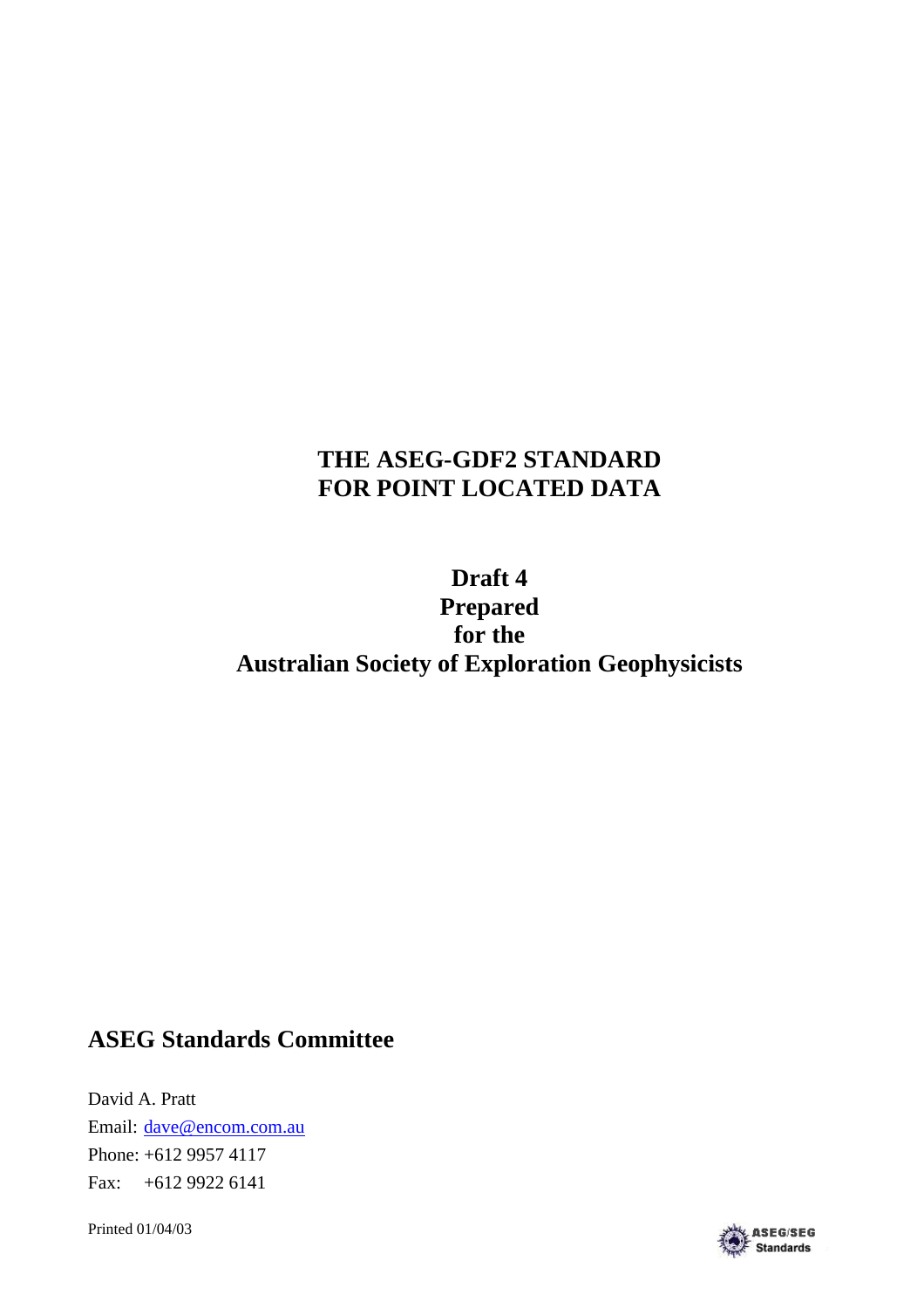## **ABSTRACT**

ASEG-GDF2 is an ASCII data exchange and archive standard for geophysical point and line data. The standard has evolved from the earlier ASEG-GDF standard (Dampney et al,1985) and SEG draft standard (Dampney et al,1978). It defines the way in which data such as aeromagnetic, airborne EM, gravity and other point located data sets should be exchanged and archived. The primary objective of the standard is to provide a self-documenting and consistent method for exchanging and archiving of located geophysical data between organisations with different hardware and software systems. The standard has been extended to support the recording of the SEG Geographic Coordinate System that applies to the sample locations within each data set.

The standard describes a self defining format that will allow located data to be automatically identified and loaded in a computer application. An ASEG-GDF2 data exchange has a minimum of four files. A decodable format description in the primary file separates the formatting details from the data. A second file contains a text description of the data and survey contents. The third file contains associated metadata with specification details for the map datum and projection for the geophysical data. The fourth file contains the geophysical data. The format description file defines information such as field names, units of measurement, format, comments and missing data substitution values (nulls). The data is contained in simple, multi-column ASCII files (tables). Geophysical data that complies with the standard can be read by applications that do not have support for ASEG-GDF2, but they lose the flexibility of automatic loading of data field names and definitions.

The data definitions are called DEFN records. A separate DEFN record is used for each data set type that is included in the data exchange set. A set of DEFN records could be used to describe final processed aeromagnetic and radiometric data, base station magnetometer data and spectral calibration information. When an ASEG-GDF2 application opens a data file, each record is identified by its name and the corresponding format information in the DEFN record is used for automatic decoding of the data.

ASEG-GDF2 data is written as a set of related ASCII files and is independent of exchange media and computer operating systems. Recommendations are made regarding the media used for exchange and methods for encapsulation of the files. The ASEG has also developed free computer software to assist with the reading and writing of ASEG-GDF2 compliant data.

Key Words: standard, point, located, ASCII, exchange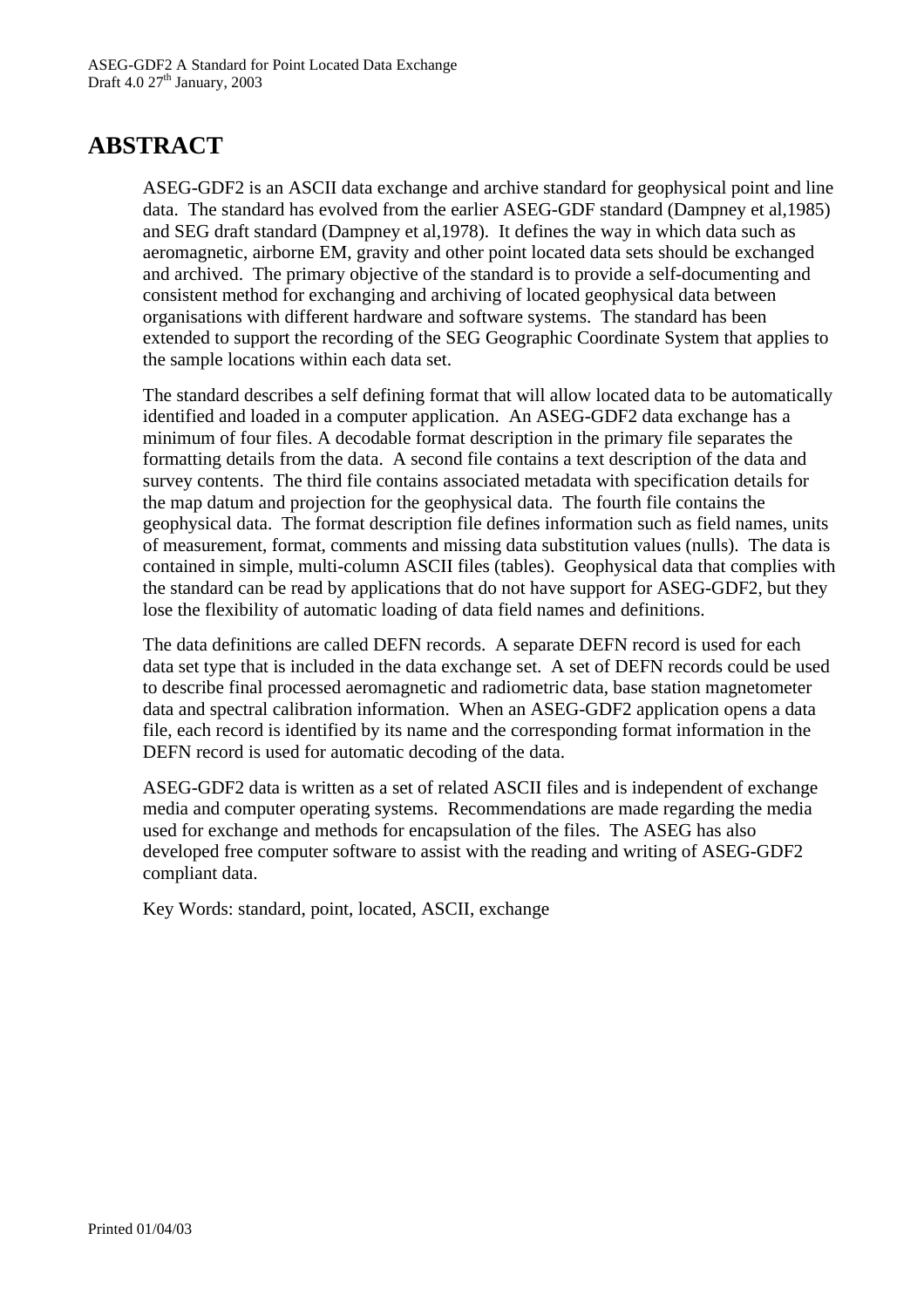## **INTRODUCTION**

The Australian Society of Exploration Geophysicists (ASEG) has developed the ASEG General Data Format Revision 2 (ASEG-GDF2) for exchanging and archiving of located point and line data. The standard is suitable for the exchange of gravity, aeromagnetic, electromagnetic and radiometric data. The standard assumes that there will be one or more channels of information recorded at each point. For a magnetic survey the channels could include line, flight, data, time, easting, northing, raw magnetic field, diurnally corrected magnetic field, IGRF corrected magnetic field etc. The original ASEG-GDF publication (Dampney et al, 1985) was based on a draft SEG standard (Dampney et al, 1978). An introduction to the ASEG-GDF2 standard was published in Preview (Pratt, 1994).

The original GDF standard was written when data was exchanged on 9 track magnetic tape. This medium has all but disappeared from our industry and it is no longer used for data exchange. CDs, Exabytes, DAT tapes and the Internet have replaced the 9 track tape. These media will soon be replaced by others such as digital video disks (DVD) and digital linear tape (DLT).

Much of the complexity of the original standard has been removed in this second release and simple examples are used to illustrate its application. The ASEG has funded the development of a simple menu driven program to help construct the format information necessary to comply with the standard. The full definition of the standard is provided in Appendix 1.

ASEG-GDF2 has been submitted to the SEG for consideration as a point data exchange format. The SEG Standards Committee has contributed recommendations for the inclusion of datum and projection information so that it complies with general SEG standards requirements. A set of data definition records (DEFN) is included in Appendix 3 to show how datum and projection information should be included in the data exchange.

### **INDUSTRY DRIVEN NEEDS FOR A STANDARD**

When the GDF standard was first introduced a small number of highly specialised geophysicists processed and exchanged located data on 9 track magnetic tapes. Today, many geophysical interpreters routinely process data on desktop systems but lack the programming skills or tools to load poorly formatted data. Processing tasks that used to take days now take minutes. The largest proportion of time may now be spent loading geophysical data and



ensuring that it is consistent with other data types such as grids and GIS vectors. Acceptance and widespread use of the ASEG-GDF2 standard will help reduce the data preparation time with automatic data loading. Data problems will also be reduced where they relate to incorrect interpretation of the information content such as channel names, units, datums and projections.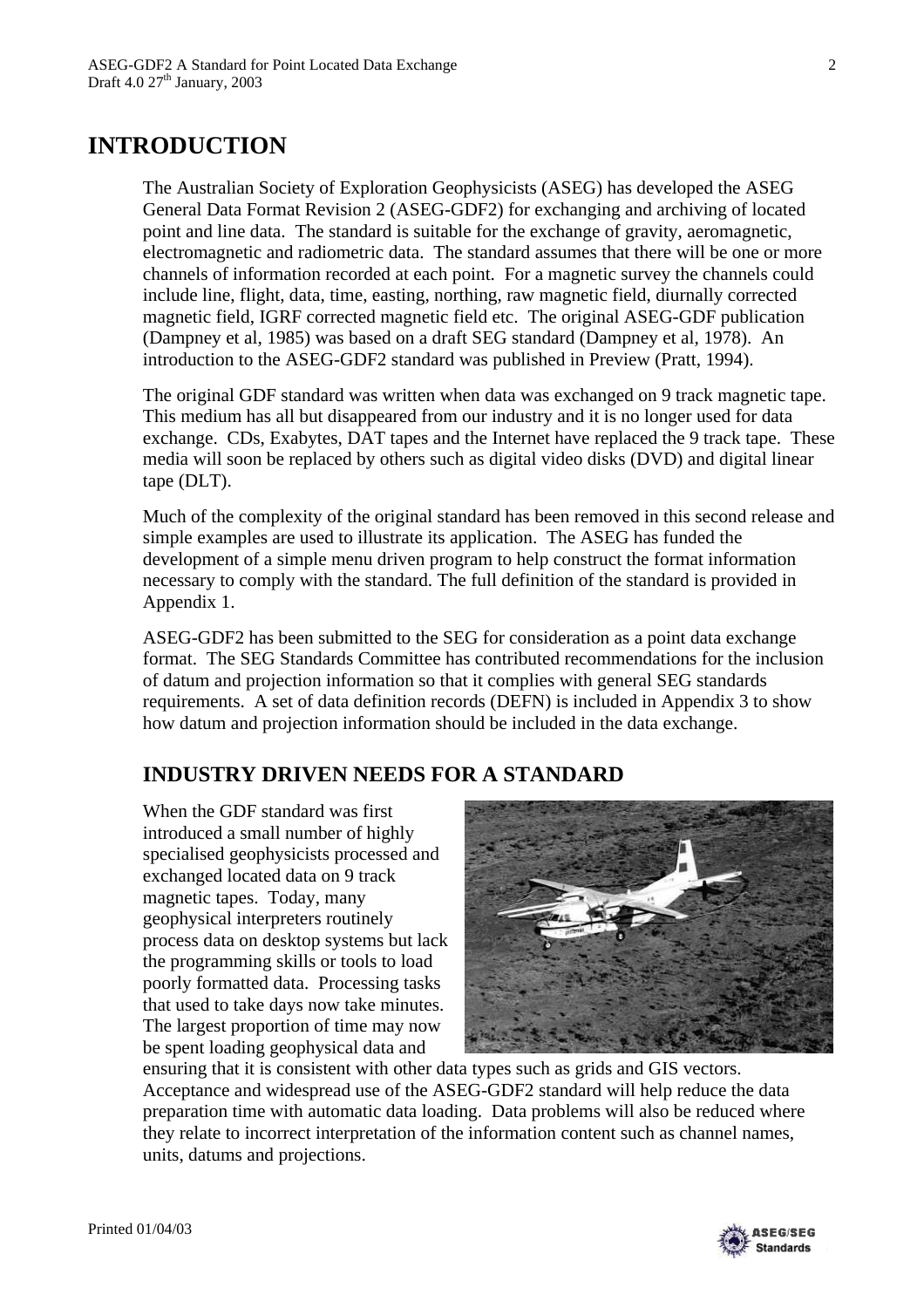The industry recognises the following problems associated with the exchange of geophysical data:

Physical units for channels are undefined. Data record structure is undefined or incorrect. Paper documentation is lost. Paper documentation does not match the data. No digital documentation is included with the data. Digital documentation does not match the data. Operator misinterprets channel descriptions and loads the wrong data. Receiving organisation cannot strip header information from the data. Record structures are convoluted.

With the advent of the powerful desktop PC, many geophysicists now have access to sophisticated data processing systems. Efficient loading of exchange data is essential for reducing the high cost of building a project database. The Australian Industry has responded well to this requirement since the introduction of ASEG-GDF in 1985. Most government organisations are requesting that data be submitted in GDF format.

# **ASEG-GDF2 - AN OVERVIEW**

Data that complies with the standard is exchanged or stored as a set of related ASCII files. A minimum file set must include:

- The located geophysical data (*File1*.DAT, *File2*.DAT, ..);
- Supporting descriptive documentation in GDF2 format (*survey*.DES);
- Format information in GDF2 format (*survey*.DFN).
- Associated metadata (*survey*.MET)

A located geophysical data file (*Filen*.DAT ) contains a series of records where each record contains the spatial coordinates of a measurement point and a series of data values. Aeromagnetic data will include easting and northing projected coordinate pairs and possibly a latitude and longitude coordinate pair. The data values will normally include the flight number, line name, fiducial, time, date, altimeter, GPS height, raw magnetic intensity, diurnal magnetic intensity and IGRF corrected magnetic intensity. These data records could look similar to that shown in Figure 1.

The supporting descriptive information file contains a brief report on the located geophysical data set. This file will normally describe the geophysical system, client, contractor, survey locality and other information about the survey (Fig. 3). By convention, the format of the located geophysical data is also described in this file. The format is suitable for inclusion in the appendix of a survey report, however the free form nature of this report makes it unsuitable for automated decoding of the geophysical data.

Rigorous format information on the geophysical data contents is contained in the ASEG-GDF2, DEFN records. For each data channel (column), the DEFN record defines the name, description, units and format details for the channel. The syntax of the DEFN records provides an automated method for describing the contents of geophysical data records. This makes it possible to write programs that automate the loading of geophysical data into a data base or application program.

**ASEG/SEG** Standards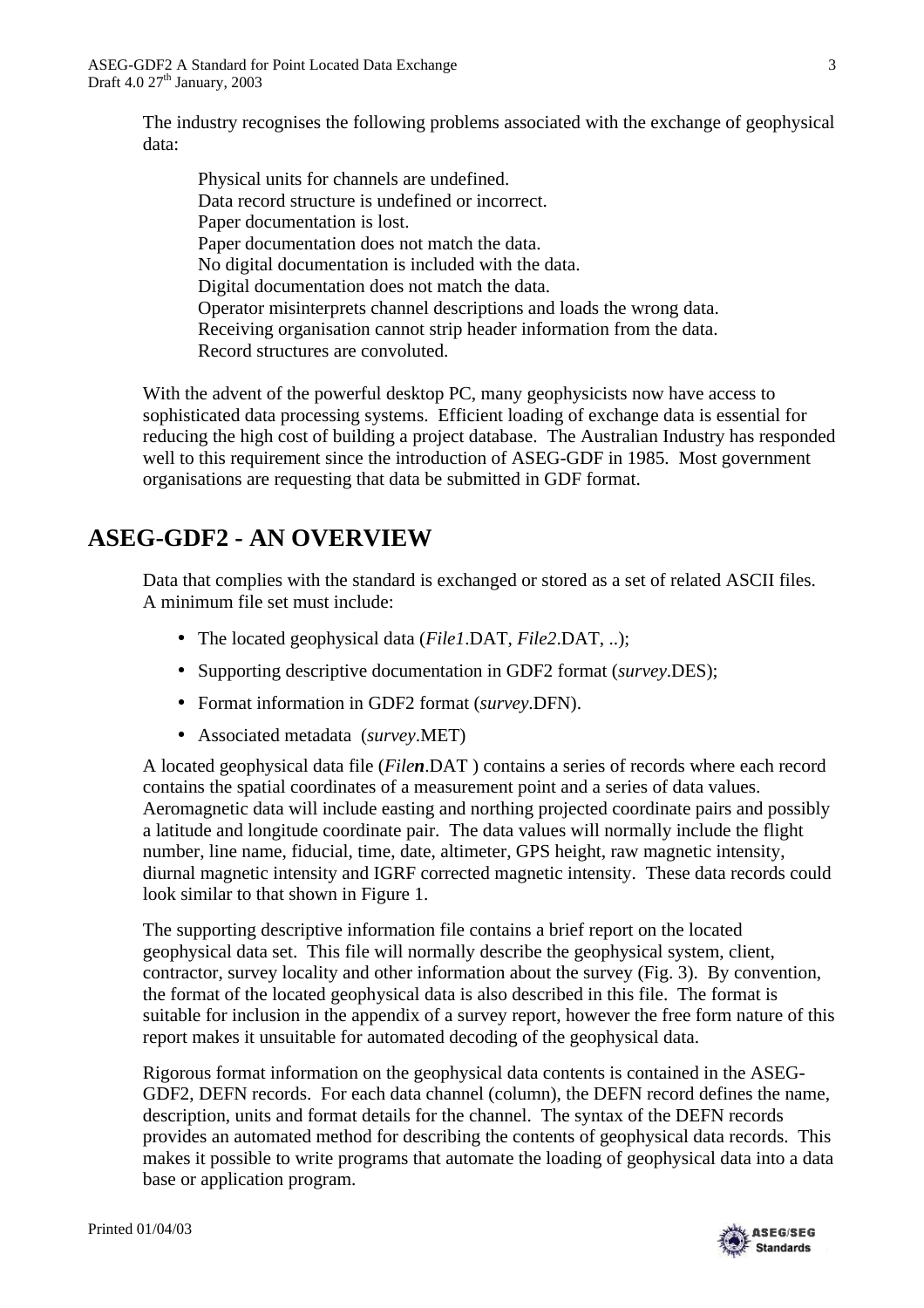The set of ASCII files must be kept together when exchanged or stored on disk. If a CD is used as the exchange medium, then all files are contained within the one directory. If a cartridge tape (Exabyte, DAT etc.) is used, then all the files should be encapsulated in a single "tar" format file. If the files are transferred over the Internet, it is preferable to encapsulate them within a single file that uses an acceptable format such as ZIP or tar. Refer to the section on "exchange media and encapsulation".

Metadata such as projection and datum details, system specifications etc are recorded in the "*survey*.MET" file.

The standard can define complex formats and records of different DEFN types can be mixed within the one file. Unless such record mixing is an underlying requirement of the geophysical procedure, it is recommended that ASEG-GDF2 data exchanges should be kept as simple as possible. This reduces the burden for organisations that must write decoding software to comply with the standard.

## **AN EASY EXAMPLE**

The important concepts of ASEG-GDF2 are best illustrated by providing a simple example of a file exchange between two organisations. In general, most located data are stored or converted to an ASCII multi-column file similar to that shown in Figure 1.

### **EXAMPLE OF NON-STANDARD INDUSTRY PRACTICE**

20440 590010627620.80 3110.00 814721.007238150.00 70.0 54935.61 56635.93 55159.801 54987.96 20440 590010627621.00 3111.00 814730.317238141.00 70.0 54940.83 56635.93 55159.841 54992.29 20440 590010627621.20 3112.00 814739.567238131.50 70.0 54945.31 56635.93 55159.891 54996.15 20440 590010627621.40 3113.00 814748.887238122.00 70.0 54949.28 56635.93 55159.931 54999.69 20440 590010627621.60 3114.00 814758.197238113.00 70.0 54952.91 56635.93 55159.981 55002.93 20440 590010627621.80 3115.00 814767.507238103.50 70.0 54956.28 56635.93 55160.021 55005.81 20440 590010627622.00 3116.00 814776.817238094.00 70.0 54959.25 56635.93 55160.071 55008.42 20440 590010627622.20 3117.00 814786.127238085.00 69.8 54961.96 56635.93 55160.111 55010.78

Figure 1. Sample multi-column data file (MAG.DAT)

What do these numbers mean if there is no associated documentation? Much of the information is obvious, but the last four channels represent magnetic data. What is the difference between them? If the file is small, the sending organisation might insert channel names at the beginning of the file to make it easy to decipher (Figure 2).

| Line FltDate Time | Fid Easting                                      | Northing | Alt Maq-raw | Mag-diurn | IGRF      | Mag-corr |
|-------------------|--------------------------------------------------|----------|-------------|-----------|-----------|----------|
|                   |                                                  |          |             |           |           |          |
| 20440             | 590010627620.80 3110.00 814721.007238150.00 70.0 |          | 54935.61    | 56635.93  | 55159.801 | 54987.96 |
| 20440             | 590010627621.00 3111.00 814730.317238141.00 70.0 |          | 54940.83    | 56635.93  | 55159.841 | 54992.29 |
| 20440             | 590010627621.20 3112.00 814739.567238131.50 70.0 |          | 54945.31    | 56635.93  | 55159.891 | 54996.15 |
| 20440             | 590010627621.40 3113.00 814748.887238122.00 70.0 |          | 54949.28    | 56635.93  | 55159.931 | 54999.69 |
| 20440             | 590010627621.60 3114.00 814758.197238113.00 70.0 |          | 54952.91    | 56635.93  | 55159.981 | 55002.93 |
| 20440             | 590010627621.80 3115.00 814767.507238103.50 70.0 |          | 54956.28    | 56635.93  | 55160.021 | 55005.81 |
| 20440             | 590010627622.00 3116.00 814776.817238094.00 70.0 |          | 54959.25    | 56635.93  | 55160.071 | 55008.42 |
| 20440             | 590010627622.20 3117.00 814786.127238085.00 69.8 |          | 54961.96    | 56635.93  | 55160.111 | 55010.78 |
|                   |                                                  |          |             |           |           |          |

Figure 2. Channel or field names improve the understanding of the data.

If the file is large, the manual addition of a header is impractical with a text editor and in many cases the receiving organisation has to strip out the header before processing. The number of available characters to describe the field is also limited by the field width.

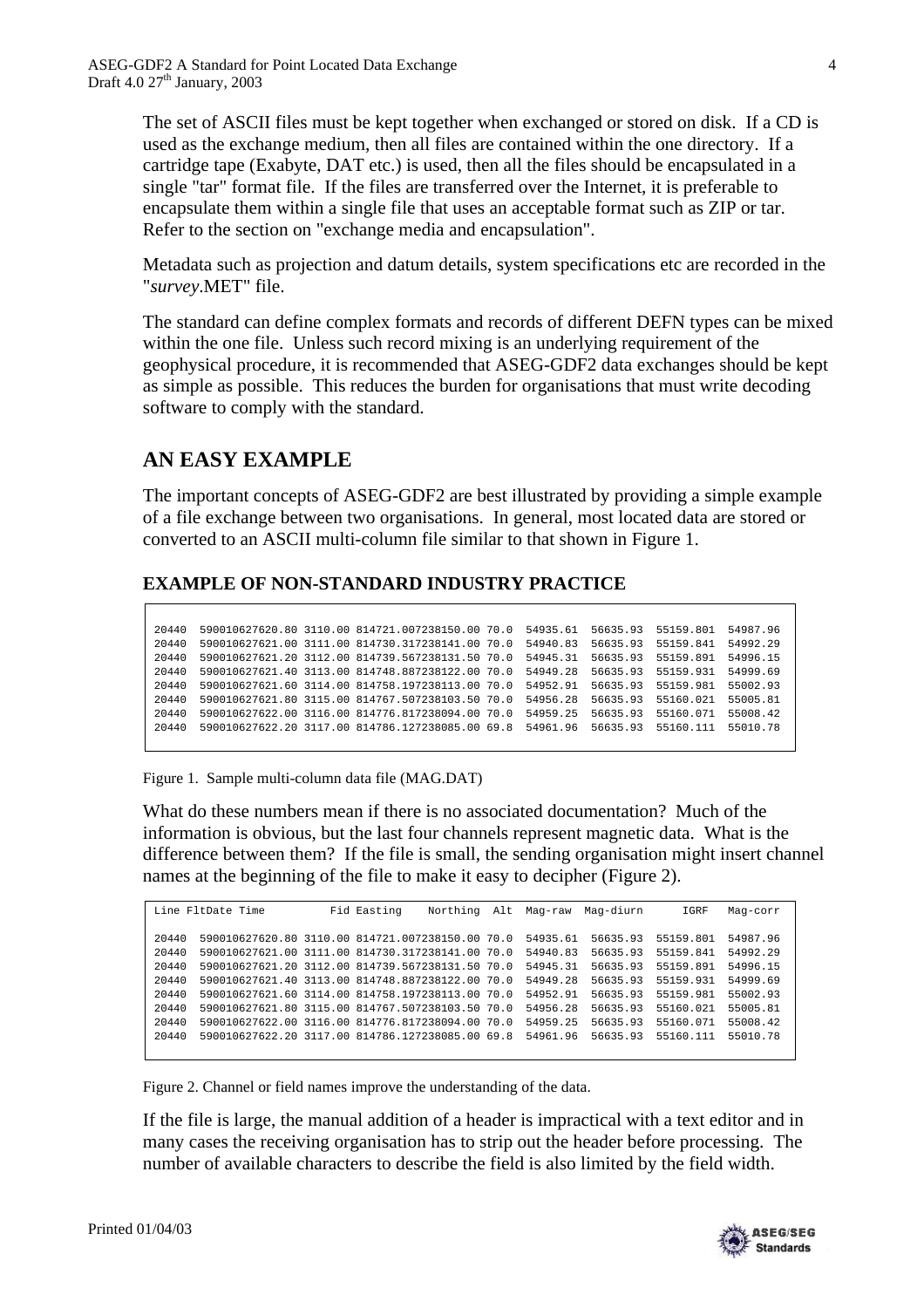Format and descriptive information might be included in a separate file that is then used to help identify channels at the time they are imported into a geophysical database. An example of part of an accompanying description file is shown in Figure 3.

```
WILD BOAR - WESTERN AUSTRALIA AIRBORNE GEOPHYSICAL SURVEY 
Job number 1396 
Client IRON DUKE MINES N.L.
                              December 1989 to March 1990<br>7-4-90
Tape Creation date 7-4-90 
Central meridian
SURVEY SPECIFICATIONS 
Aircraft - ROCKWELL SHRIKE COMMANDER 500S
Magnetometer               - SCINTREX V201 Split Beam Cesium Vapour
Resolution - 0.04 nanoTesla
Cycle Rate -0.2 seconds
Sample Interval - 13 metres (average)
Data Acquisition - 8 Channel WATANABE MC 6700 Chart Recorder
Traverse Line Spacing - 200 metres for areas 1
Traverse Line Direction - 000-180 degrees for area 1 
Tie Line Spacing         – 2000 metres for area 1<br>Tie Line Direction       – orthogonal to traverse lines
Survey Height - 60 metres - mean terrain clearance
Navigation - SYLEDIS UHF radio positioning system
Record length 96 bytes 
Block size 9600 bytes 
RECORD FORMAT 

Format Undefined Variable 
    i5 99999 line 
    i3 999 flight 
 i6 999999 date 
 f8.2 99999 time 
 f8.2 99999 fiducial 
 f10.2 999999 easting - metres 
 f10.2 9999999 northing - metres 
 f5.1 999 radar altitude 
 f10.2 999999 raw magnetic intensity 
 f10.2 99999 diurnal 
 f10.2 99999 igrf 
 f11.2 999999 final magnetic intensity 
NOTES 
Final magnetic intensity corrections: 
IGRF model 1985 removed - base value 55200 nanotesla 
Diurnal correction applied - base value 56640 nanotesla 
System parallax of 1.2 fiducials removed
```
Figure 3. Example of information that might be found in a description file.

The descriptive information shown in Figure 3 is sufficient to decode the data shown in Figure 1 and provides documentation of the physical significance of each of the channels. Data loading would be simplified if software could read the format statements directly from the descriptive information in Figure 3. This objective can be achieved with the addition of one extra file (DFN) containing the format information and some minor additions to the descriptive information file.

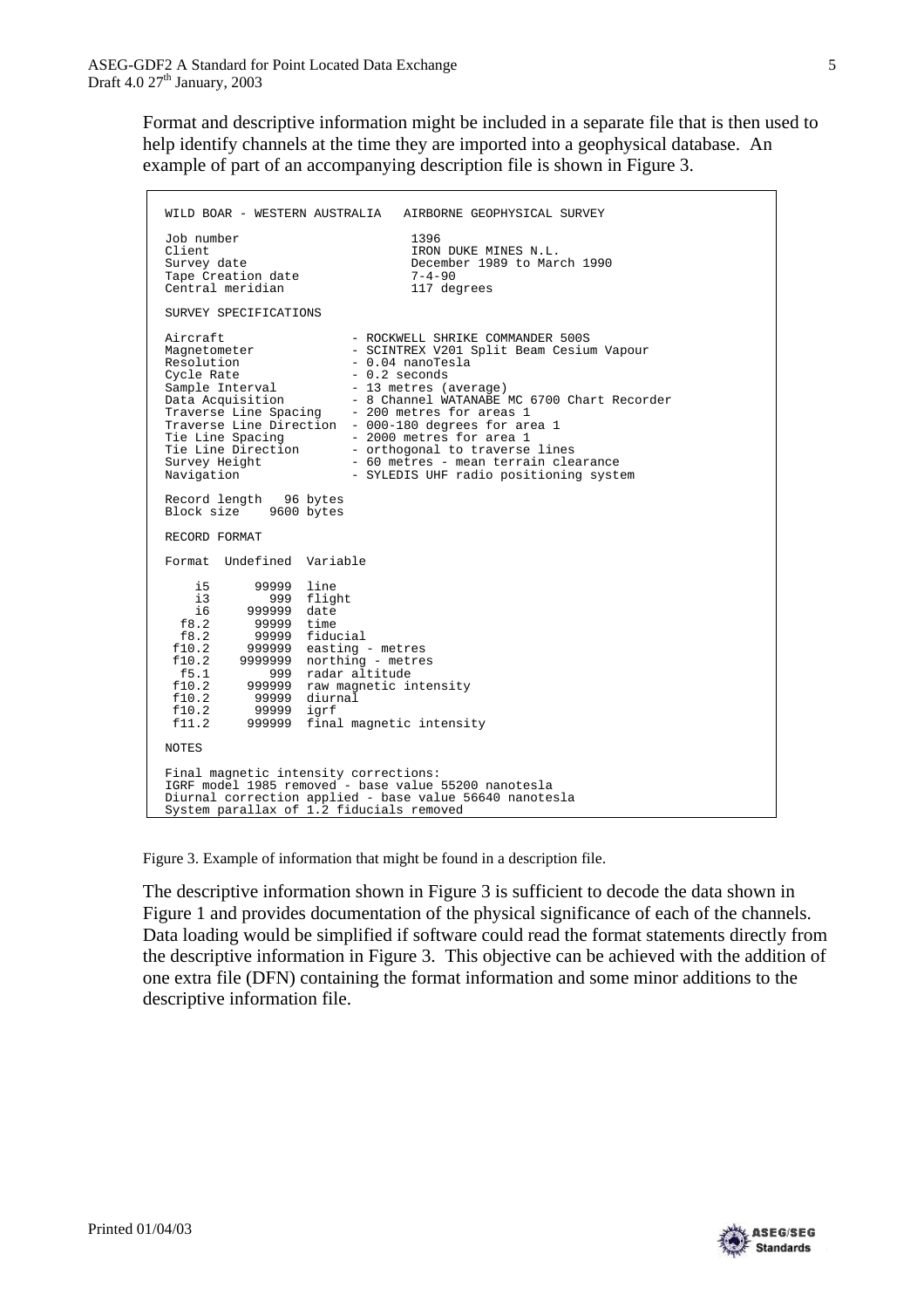### **MAKING THE EXAMPLE ASEG-GDF2 COMPLIANT**

ASEG-GDF2 provides the format information using a structured format definition file consisting of a series of DEFN records similar to that shown in the Figure 4. For the purpose of this example, the sample MAG.DFN file in Figure 4 has been simplified. It is recommended that full descriptions, physical unit definitions and null value assignments for each channel are normally included in the DEFN records. See Appendix 1 and 2 for more comprehensive examples.

| ST=RECD.RT=COMM;RT:A4;COMMENTS:A76<br>DEFN | Format of comment records RT=COMM  |
|--------------------------------------------|------------------------------------|
| DEFN 1 ST=RECD, RT=; FLTLINE: 15           | Format of located data records RT= |
| DEFN 2 ST=RECD, RT=; FLIGHT: I3            | allows one record type to have     |
| DEFN 3 ST=RECD, RT=; DATE: 16              | no name.                           |
| DEFN 4 ST=RECD, RT=; TIME:F8.2             | $\mathbf{H}$                       |
| DEFN 5 ST=RECD, RT=; FIDUCIAL: F8.2        | $\mathbf{u}$                       |
| DEFN 6 ST=RECD.RT=; EASTING:F10.2          | $\mathbf{u}$                       |
| DEFN 7 ST=RECD.RT=; NORTHING:F10.2         | $\mathbf{H}$                       |
| DEFN 8 ST=RECD.RT=; ALTITUDE:F5.1          | $\mathbf{u}$                       |
| DEFN 9 ST=RECD, RT=; TMAGRAW: F10.2        | $\mathbf{u}$                       |
| DEFN 10 ST=RECD.RT=; TMAGDIUR:F10.2        | $\mathbf{u}$                       |
| DEFN 11 ST=RECD, RT=; TMAGIGRF: F10.2      | $\mathbf{u}$                       |
| DEFN 12 ST=RECD.RT=; TMAGCORR:F11.2        | $\mathbf{u}$                       |
| DEFN 13 ST=RECD.RT=; END DEFN              |                                    |

Figure 4. Simple example of ASEG-GDF2 DEFN structure file (MAG.DFN). Measurement units, null values and field descriptions would normally be included. Comments in *italics* are not part of the DEFN record.

This example defines the format of the information in both the description file (Figure 3) and the data file (Figure 1). The first line of the MAG.DFN file defines the FORTRAN format of the "COMM" comment records. The second line of the MAG.DFN file contains the first of thirteen lines that define the format of the aeromagnetic data.

ASEG-GDF2 requires each record to be preceded by a record name such as "COMM", "DATA", "SPEC" etc. In Figure 4 the comment record name is identified in the MAG.DFN file by "RT=COMM". The description information is converted into an ASEG-GDF2 compatible format by prefixing each record with "COMM" as shown below in Figure 5. The "COMM" record identifier is stripped from the record by the ASEG-GDF2 enabled import program.

There is one exception to this rule where one record type is allowed to have no identifier (null record type). In the DEFN example in Figure 4, a null record type is identified by "RT=". This exception is useful when large airborne geophysical data sets only have one record type. Apart from reducing total file size, it is possible for organisations that do not have ASEG-GDF2 writing software to build a compliant data set with the addition of the DES and DFN files. The "DES" file can be prepared in a standard text editor and the DFN file written with software provided by the ASEG.

```
COMMWILD BOAR - WESTERN AUSTRALIA AIRBORNE GEOPHYSICAL SURVEY 
COMM 
COMMJob number 1396<br>
COMMClient 1200
                                      IRON DUKE MINES N.L.
      .
      .
      .
      .
COMMIGRF model 1985 removed - base value 55200 nanotesla 
COMMDiurnal correction applied - base value 56640 nanotesla 
COMMSystem parallax of 1.2 fiducials removed 
COMM
```
Figure 5. Free form description from Fig. 3 prefixed by COMM record identifier (MAG.DES).

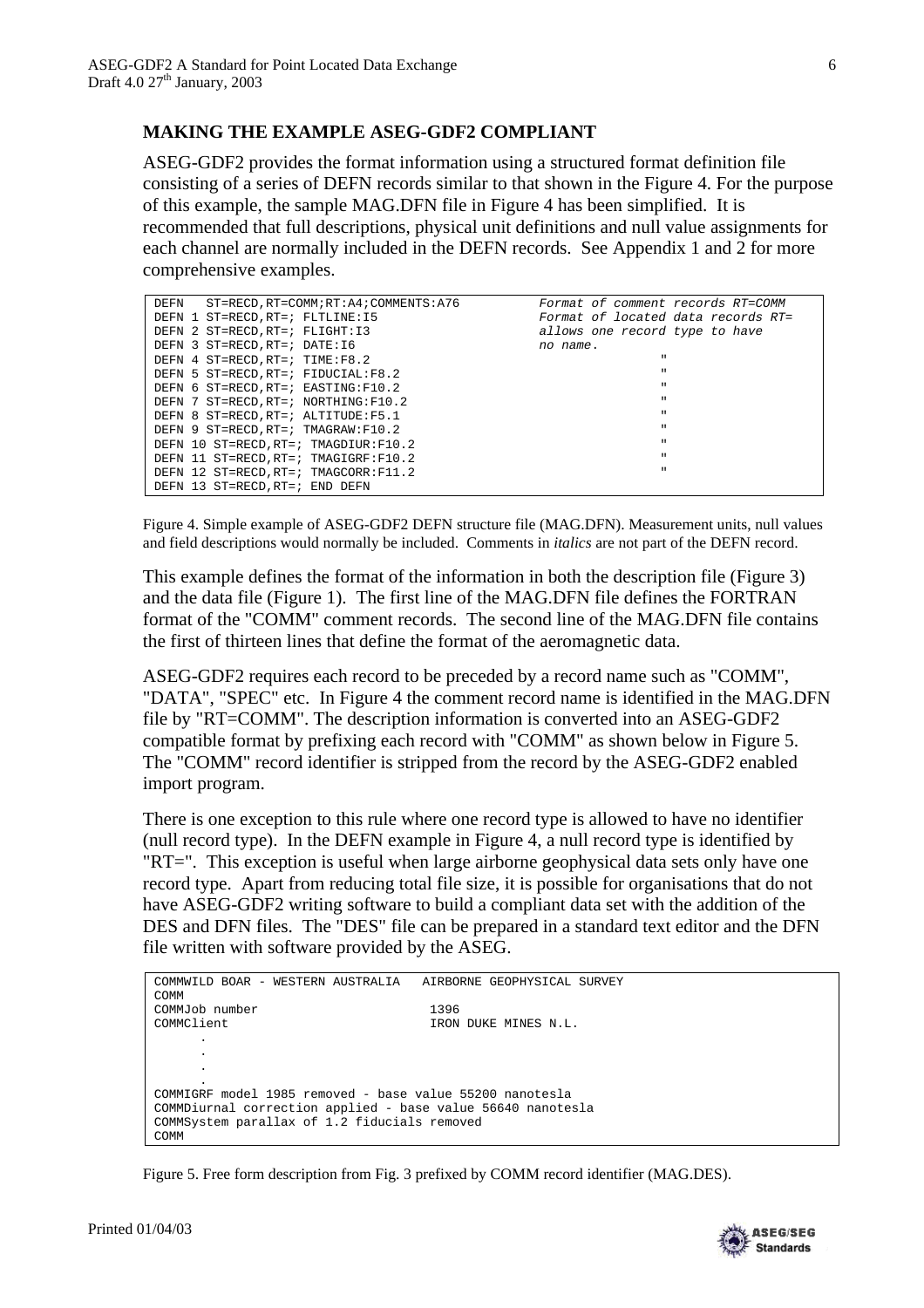To conform to ASEG-GDF2 in this example, the files corresponding to the file fragments illustrated in Figures 1, 4 and 5 would be copied to the output medium as three discrete files:

MAG.DFN (ASEG-GDF2 DEFN information)

MAG.DES (Free form description prefixed by COMM identifier)

MAG.DAT (Geophysical data)

ASEG-GDF2 does not require the use of specific file names, however the above file extensions are recommended where 3 character file extensions are supported. The file name prefix can be of any suitable length, but will be truncated to the first 8 characters in DOS environments. The use of standard extensions simplifies the writing of software to guide users in the selection of appropriate files.

If multiple data files (DAT) such as radiometrics and diurnal magnetic data, then the DAT files could be named:

RAD.DAT DIURNAL.DAT

The DAT extension clearly identifies the geophysical data.

## **SPECIFIC REQUIREMENTS FROM A GENERAL STANDARD**

Flexibility is an important attribute of ASEG-GDF2, but it is also a potential problem. The standard is self-defining and can be used to for almost any form of spatial data. The fields are defined in the DEFN records by the organisation that prepares the data for exchange.

To comply with the SEG Geographic Coordinate System for location data, the field names EASTING, NORTHING, LATITUDE and LONGITUD are reserved for the primary coordinate system used to describe the location of data points. These are the only predefined field names required to be present in the DEFN records.

During the period since the original publication of the GDF standard, many geophysicists have requested the use of a recommended set of field names. This is not practical when covering so many different disciplines and statutory reporting requirements. Developments in geophysical technology will require constant updating of the field names. The field names used in the examples are not a mandatory part of the standard.

The Standards Committee will publish examples of different applications on the Society's web site. Organisations with specific reporting standards will be able to submit them to the Committee for posting on the web site. Changes can be made as a function of industry requirements. The Standards Committee can then ensure that the associated DEFN files comply with the ASEG-GDF2 standard.

The SEG has recommended that the names and units comply with any gravity or magnetic terms listed in the 3<sup>rd</sup> Edition of the "Encyclopedic Dictionary of Exploration Geophysics." by Robert E. Sheriff. This reference is to be used as a guide, rather than an absolute reference because the ASEG-GDF2 format limits field names to 8 characters. An ASEG-GDF2 comment can be used to assist with a more complete description of the field name. The SEG dictionary should be used as the definitive reference for standard geophysical terms. If the field name is not available in the dictionary, the comment field should provide adequate information and possible reference to other descriptive definitions.

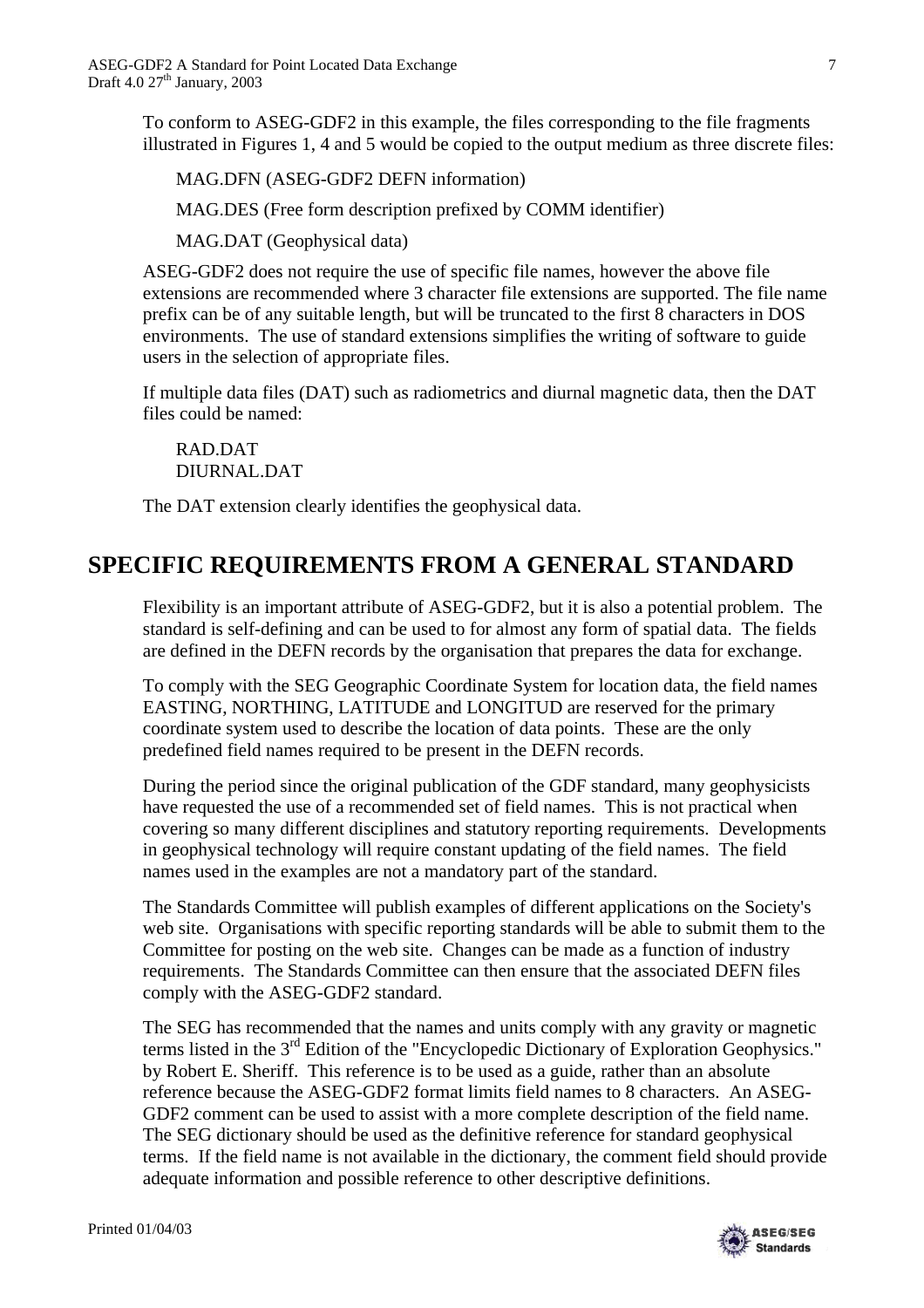## **EXAMPLE FIELD NAMES FOR GEOPHYSICAL DATA**

Pilkington (1984) prepared a set of field name recommendations for the Department of Mines and Energy, South Australia (now PIRSA) for the recording of associated information such as survey details, map sheet, comments, flight lines, base station data and geophysical readings. These are listed in Appendix 2 as a guide to the use of the standard.

The examples illustrate how all data acquired in a survey can be defined in ASEG-GDF2 format. DEFN records include summary information for the survey, magnetic base station readings, base station barometer readings as well as the recorded magnetic and spectrometer data. This ability to define all information associated with a survey is an important way of preserving the documentation for the data as well as providing an automated decoding method.

These examples also highlight the changes that have taken place since the original standard was introduced. In 1984, barometers were being used to provide sensor elevation data and this has now been replaced by differential GPS measurements of sensor position. Importantly, ASEG-GDF2 is not tied to a particular set of readings, field names or geophysical methodology. It has the ability to define new instrumentation and reporting requirements to keep pace with geophysical developments.

## **MIXED RECORD TYPES (RT) IN A SINGLE FILE**

ASEG-GDF2 allows all record type to be stored in a single file but this practice is not recommended. The mixing of record type creates a range of problems that are likely to detract from its widespread acceptance.

- A mistake in a metafile data record may invalidate the main data set and require rewriting the complete dataset.
- Most commercially available software packages expect the main data file to be restricted to a single record type. An ASEG-GDF2 format located data record with a "NULL" type record identification or a 4 character, RT record name should be compatible with most commercial packages.
- Associated data files such as base station records and metadata are often written by separate processes and thus is simpler to manage as separate files.

A single DEFN record set should be used to define all the record types contained within the file set.

# **METADATA - AN ADVANCED USE OF ASEG-GDF2**

Metadata is an important component of all geophysical surveys. Metadata includes such information as instrumentation details, precision, client names, survey specification and descriptive information that relate to the collection and processing of the survey data. Metadata is formally specified so that the contents of the data records are capable of being loaded into a data base.

Historically this information was recorded in a printed report that accompanied the original data. The digital data was loaded onto a computer system and the report filed in the library.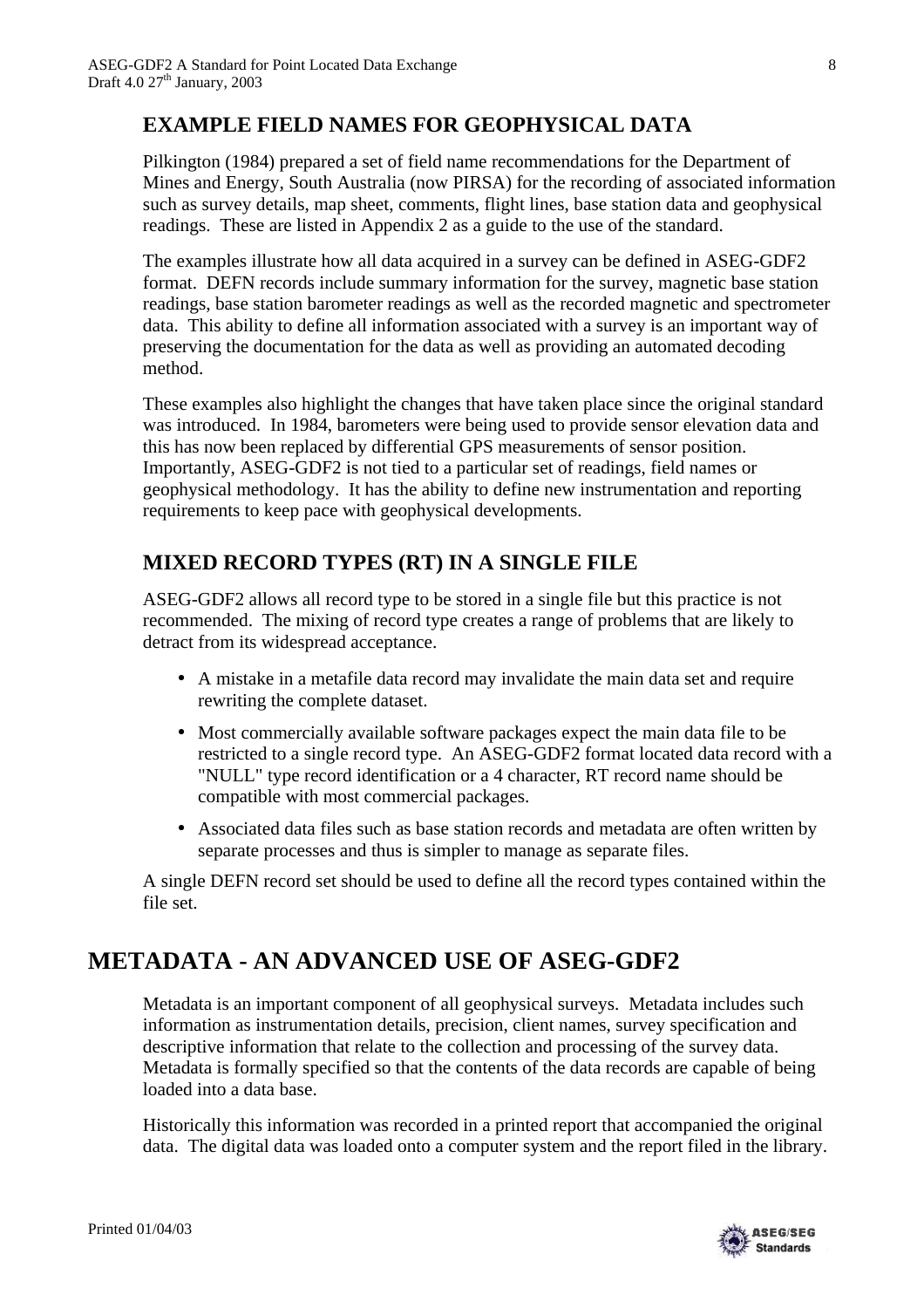When the digital data was copied and transferred to another organisation, the report was often missing. Without appropriate documentation, the data can be significantly devalued.

Within ASEG-GDF2 metadata can be defined just as easily as the main geophysical data channel names. The DEFN record can be used by government departments to provide data in a specific format with predefined record types (RT) and field names.

Defining metadata records in ASEG-GDF2 is an advanced use of the standard. The use of the standard in this way is only of value if both reading and writing software exists to utilise the information contained in the metadata records. The management of metadata is an issue being faced by many regulatory bodies and the use of automated methods for capturing such data will reduce labour costs and data entry mistakes.

### **A METADATA EXAMPLE**

Metadata with different record DEFN types should be contained in the one file. This provides an opportunity to load metadata directly into a data base.

A fragment of the descriptive file shown earlier is listed here to show how it can be used to supply metadata to a program designed to process the metadata.

| WILD BOAR - WESTERN AUSTRALIA | AIRBORNE GEOPHYSICAL SURVEY              |
|-------------------------------|------------------------------------------|
| Job number                    | 1396                                     |
| Client                        | IRON DUKE MINES N.L.                     |
| Survey date                   | December 1989 to March 1990              |
| Tape Creation date            | $7 - 4 - 90$                             |
| Central meridian              | 117 degrees                              |
| SURVEY SPECIFICATIONS         |                                          |
| Aircraft                      | - ROCKWELL SHRIKE COMMANDER 500S         |
| Magnetometer                  | - SCINTREX V201 Split Beam Cesium Vapour |
| Resolution                    | - 0.04 nanoTesla                         |

The DFN file bellow illustrates how associated metadata records can be specified.

DEFN ST=RECD,RT=COMM; RT: A4; COMMENT: A76: Descriptive information ST=RECD, RT=COMP; RT: A4; CONAME: A40: NAME=Company Name, Lease owner DEFN ST=RECD,RT=SDAT; RT: A4; SURVDATE: A10: NAME=Survey date, DD/MM/YYYY DEFN ST=RECD,RT=ZONE; RT: A4; ZONE: I3: NAME=UTM ZONE, UTM zone number DEFN ST=RECD,RT=AIRC; RT: A4; AIRCRAFT: A40: survey aircraft DEFN ST=RECD,RT=MINS; RT: A4; MAGINSTR: A40: Magnetometer instrument DEFN 1 ST=RECD,RT=MRES; RT: A4; MAGRES: F10.3: UNIT=nT, Magnetometer resolution DEFN 2 ST=RECD,RT=MRES; END DEFN

The example below illustrates the way in which the metadata values can be included in a descriptive DES file. Descriptive information that is not required for loading into a database is allocated to the "COMM" record type. This method provides a mechanism for regulatory bodies to request data with appropriate metadata tags.

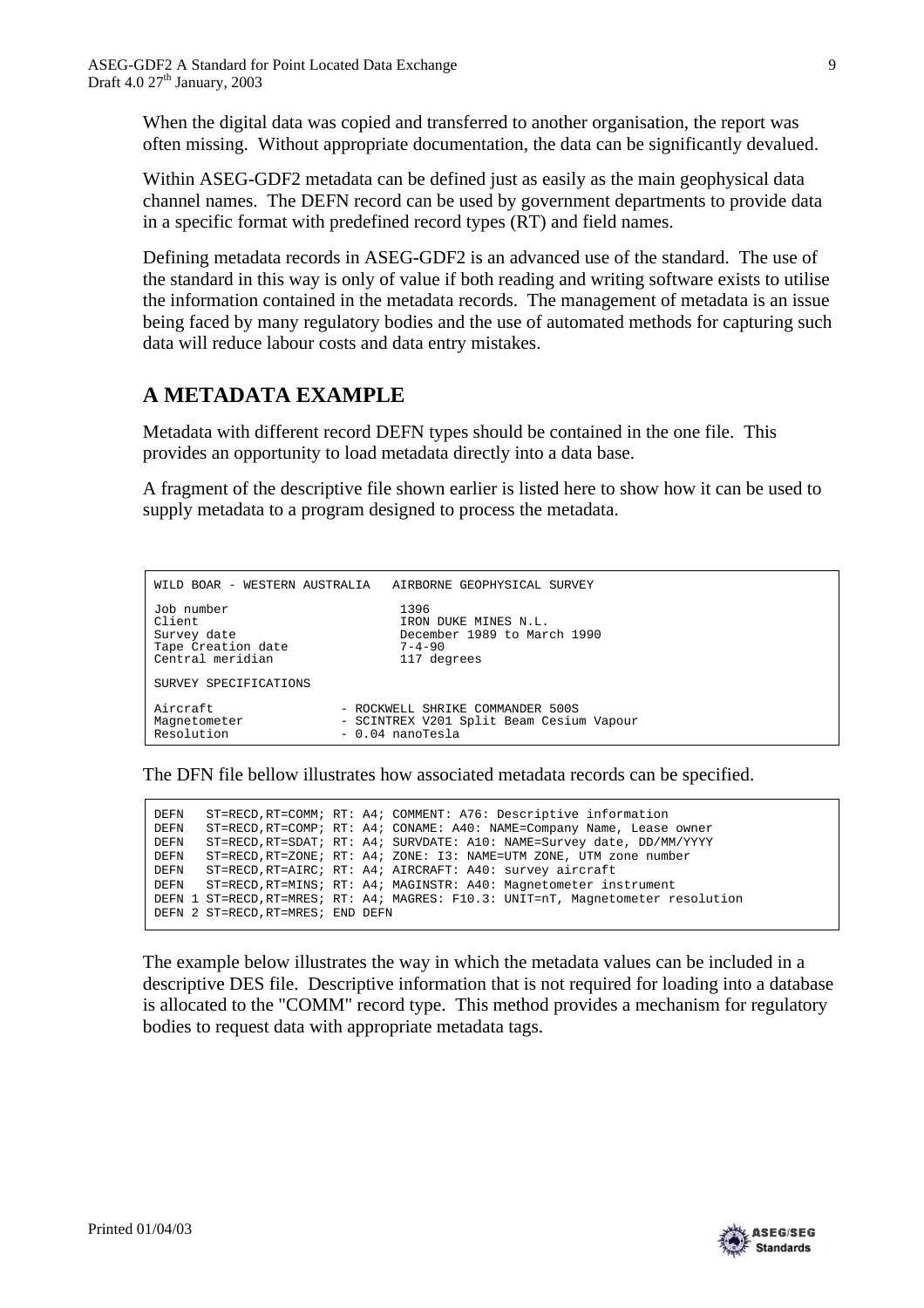| COMMWILD BOAR - WESTERN AUSTRALIA          |              | AIRBORNE GEOPHYSICAL SURVEY |  |
|--------------------------------------------|--------------|-----------------------------|--|
| COMM                                       |              |                             |  |
| COMMJob number                             | 1396         |                             |  |
| COMPIRON DUKE MINES N.L.                   |              |                             |  |
| SDAT31/03/1990                             |              |                             |  |
| COMMTape Creation date                     | $7 - 4 - 90$ |                             |  |
| ZONE 50                                    |              |                             |  |
| COMM                                       |              |                             |  |
| COMMSURVEY SPECIFICATIONS                  |              |                             |  |
| COMM                                       |              |                             |  |
| AIRCROCKWELL SHRIKE COMMANDER 500S         |              |                             |  |
| MINSSCINTREX V201 Split Beam Cesium Vapour |              |                             |  |
| MRES $0.04$                                |              |                             |  |

Metadata files should use the name convention *filename*.MET.

## **PROJECTION AND DATUM METADATA**

The inclusion of projection and datum metadata is required by the SEG Standards Committee.

Specification of the projection and datum details of located data is an important issue for the exploration industry. Data are often exchanged without any information regarding the map projection and datum details that relate to the location information.

The SEG Standards Committee requires that projection details are included in the SEG-GXF3 grid exchange format. The preparation of a draft document by MacLeod (2001) has been used as the basis for defining the same specification for ASEG-GDF2.

Appendix 3 shows the DEFN record specification for projection and datum information that complies with the SEG-GXF3 specifications.

# **EXCHANGE MEDIA AND ENCAPSULATION**

ASEG-GDF2 is independent of the medium that is used for the purpose of exchange. All the files described in the DEFN records are included together on the medium and restored to a single disk directory.

GDF2 can be used for any size data set, but it is anticipated that its major use will be for the exchange of airborne geophysical data such as gravity, magnetic, radiometric, electromagnetic and airborne gravity gradiometer surveys.



Large data sets may be exchanged on high capacity magnetic tape media such as Exabyte, DAT or DLT tapes. Smaller data sets may be exchanged on CD, ZIP disks, floppy disks or the Internet.

Because there are three or more files associated with an ASEG-GDF2 exchange, it is appropriate to consider how the files are transmitted. If you are using the Internet, it is inconvenient to transmit numerous files and it is appropriate to encapsulate the files with a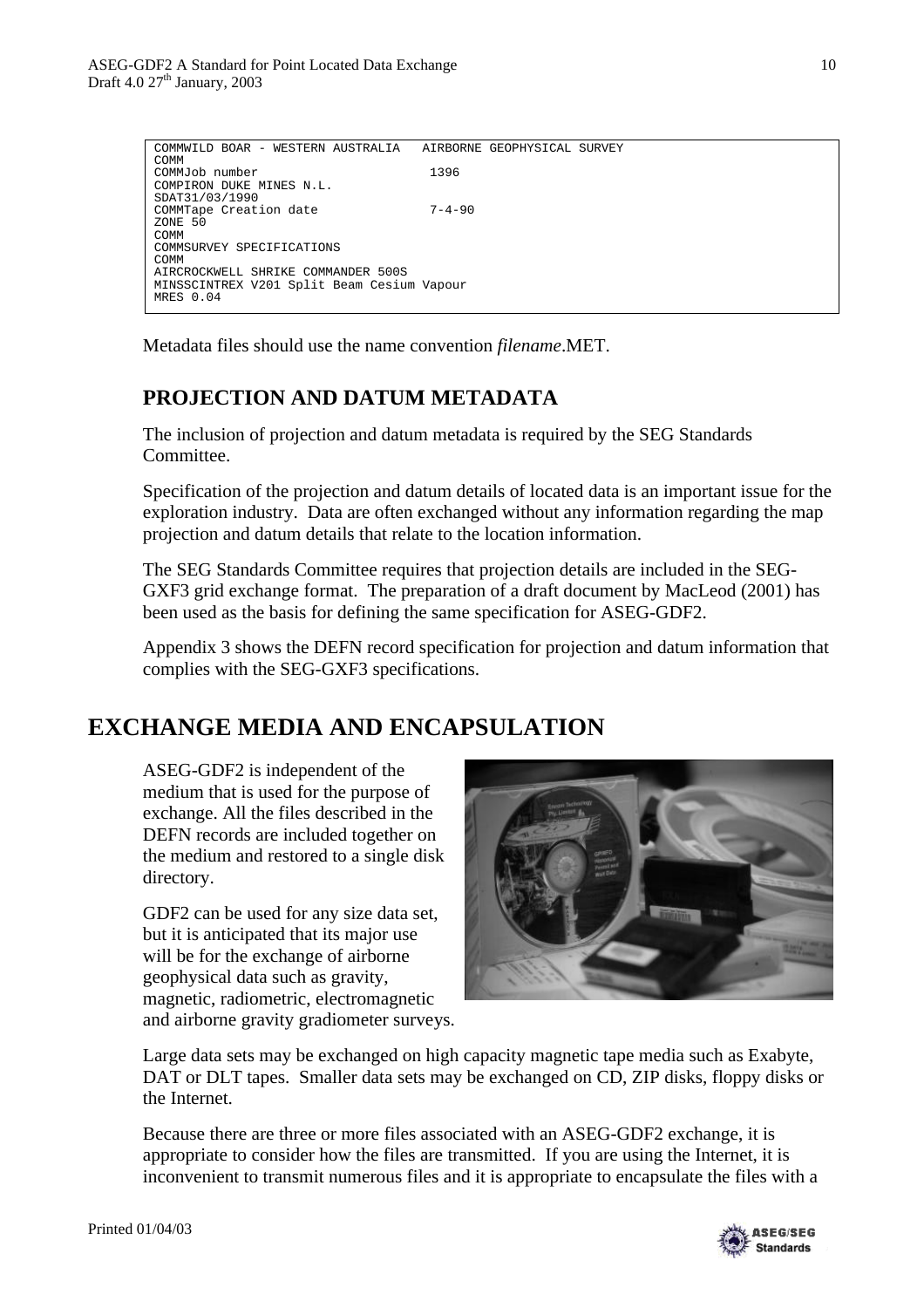compressed ZIP file or tar file, if it is being transferred to a Unix environment. If you are using magnetic tape, it is important to encapsulate the files within a single tar file that can be read on both PC and Unix systems.

For PC users the tar format may not be familiar but it is widely used on Unix machines and PC programs are available to read and write tar files to tape and disk. The tar format provides a method of encapsulating files and directories into a single file. Some geophysical surveys now exceed the capabilities of a single 5 Gbyte Exabyte tape. DLT tapes have much larger capacity and the tar format is capable of storing up to 68 Gbytes in a single file.

**Media Encapsulation method Comments** Internet ZIP, tar Floppy disk Directory, ZIP CD Directory, ZIP ISO standard DAT Tar Exabyte Tar DLT Tar

The table below lists the media and preferred method of encapsulation.

The recommendations for media and encapsulation method will change with time. For those organisation that use ASEG-GDF2 as an archive format, the longevity of the media and encapsulation software must be considered. Although the shelf life of magnetic media may exceed 25 years, the practical life has shortened to 4 to 8 years. Exabyte and DAT have replaced 9 track media during the life of this standard. High capacity DLT tapes are starting to replace Exabyte and DAT tapes in many organisations. These changes are market driven and hardware to read old media can be impractical to maintain beyond a normal 4 to 8 year life span.

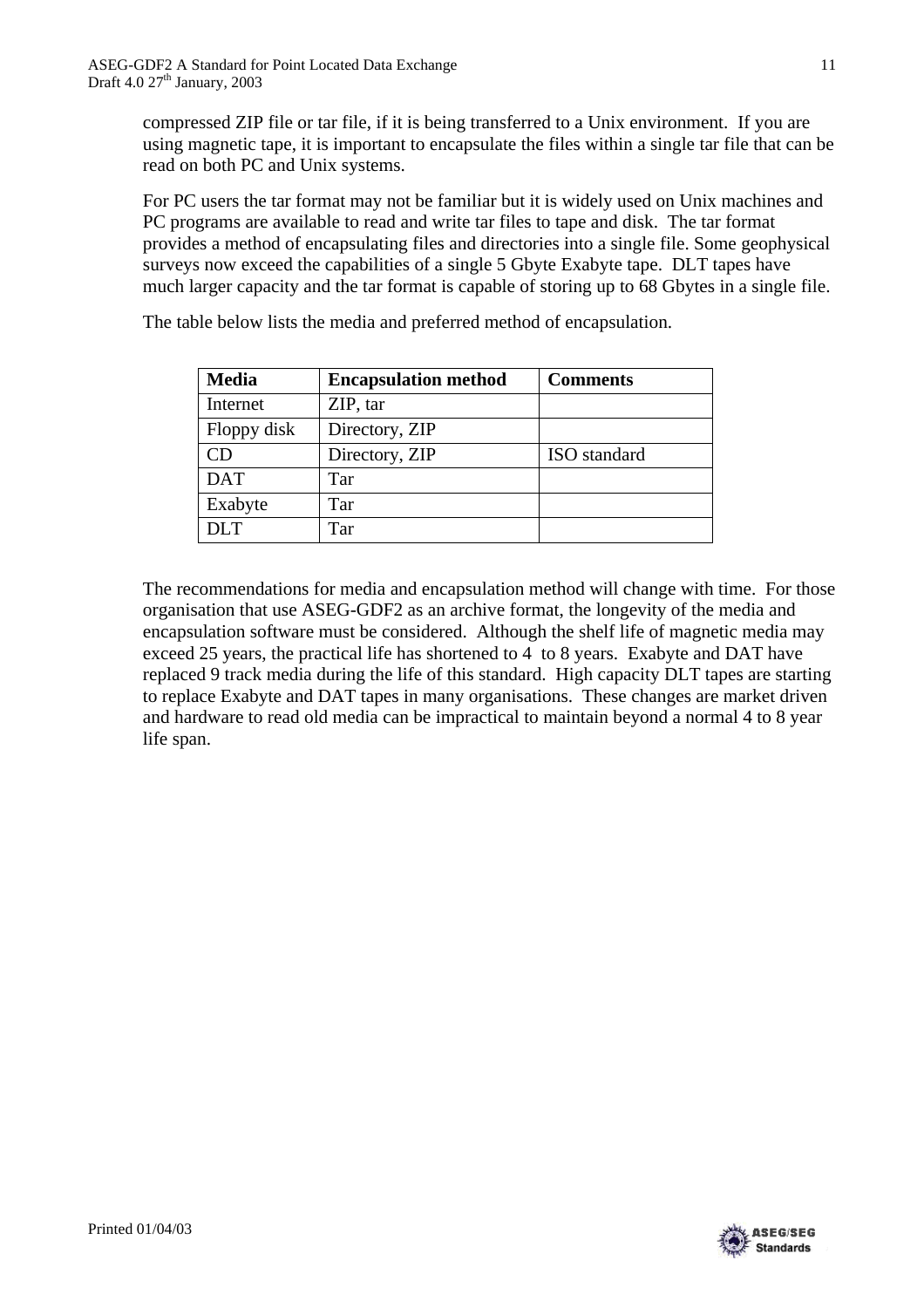## **SOFTWARE TO HELP CREATE DEFN RECORDS**

The sample screen in Figure 6 is produced from a DOS program developed by the ASEG to assist with the creation of correctly formatted DEFN records.

| <b>闣ASEGGDF</b>                                     |                                                                                                                                                                                                                                             |                                                                                                                                                                                  |                                                                                                                           |                                                           |                                                                                                                                                                                                                                                            | $ \Box$ $\times$ |
|-----------------------------------------------------|---------------------------------------------------------------------------------------------------------------------------------------------------------------------------------------------------------------------------------------------|----------------------------------------------------------------------------------------------------------------------------------------------------------------------------------|---------------------------------------------------------------------------------------------------------------------------|-----------------------------------------------------------|------------------------------------------------------------------------------------------------------------------------------------------------------------------------------------------------------------------------------------------------------------|------------------|
| Auto                                                | 剾<br>田田亀                                                                                                                                                                                                                                    | 图円                                                                                                                                                                               | A                                                                                                                         |                                                           |                                                                                                                                                                                                                                                            |                  |
| Librar                                              | Edit<br>Defn                                                                                                                                                                                                                                |                                                                                                                                                                                  | 0 tions                                                                                                                   | Transfer                                                  | He1                                                                                                                                                                                                                                                        | ASEG-GDF         |
|                                                     | Acronym                                                                                                                                                                                                                                     | Format                                                                                                                                                                           | <b>Nu11</b>                                                                                                               | Units                                                     | <b>Name</b>                                                                                                                                                                                                                                                |                  |
| <b>RT</b><br>k><br><b>IDEFN</b><br>$\Gamma$ SEGGDF2 | <b>FLIGHT</b><br><b>FID</b><br>FID <sub>2</sub><br><b>DATE</b><br><b>EASTING</b><br><b>NORTHING</b><br><b>MAG RAW</b><br><b>DIURNAL</b><br>RAD ALT<br>GPS HT<br><b>BARO</b><br>ALT_CORR<br><b>ELEU</b><br><b>SATS</b><br>MAG RED<br>MAG FIN | 15<br><b>I8</b><br>F8.1<br><b>I8</b><br>F12.2<br>F12.2<br>F12.3<br>F <sub>12.3</sub><br><b>F8.2</b><br>F8.2<br><b>F8.2</b><br><b>F8.2</b><br><b>F8.2</b><br>13<br>F12.3<br>F12.3 | 99999<br>99999999<br>-99999<br>-99999<br>$-99999$<br>$-99999$<br>-99999<br>-99999<br>-99999<br>$-99999$<br>-99999<br>$-9$ | m<br>m<br>nt<br>nt.<br>m<br>m<br>m<br>m<br>m<br>nt<br>nt: | Flight number<br><b>Fiducial</b> count<br>Decimal fid<br>Date YYMMDD<br>Easting<br>Northing<br>Mag_raw<br>Mag reduced<br>Radar altimeter<br>GPS Height<br>Total count<br>Potassium count<br>Uranium count<br><b>Satellites</b><br>Mag reduced<br>Mag final |                  |

Figure 6. sample screen for entry of the field definitions using DOS based software.

DEFN records can be created in a standard text editor, however this process is prone to error. The ASEG has funded the development of software for creating and validating ASEG-GDF2 format files. This software was written in C by Graham Pilkington and the code is available from the ASEG (www.aseg.org.au).

The ASEG-GDF2 software provides a method of building standard libraries of DEFN records that can be used and modified on subsequent projects. It also provides a method for validating a data file to ensure that it is consistent with the DEFN records.

The C code can be used by software developers as a guide to writing syntax validation software for reading DEFN records. The source code was written so that it could be translated to run on Unix if required.

## **CONCLUSIONS**

ASEG-GDF2 is a simplified implementation of the original ASEG-GDF format that is easier to use and provides a documentation discipline that ensures essential information about the data is preserved with the data. The provision of ASEG-GDF2 software and source code will help organisations with the preparation of DEFN records and development of import/export modules for existing software packages.

Many of the objectives of the ASEG-GDF standard have been achieved since its introduction in 1985 with the major benefits arising from the inclusion of digital documentation and simple table formats for the writing of the geophysical data records. Many Australian government agencies request that exploration data is submitted in ASEG-GDF2 format. The format is supported as an export and import option in some popular geophysical software packages.

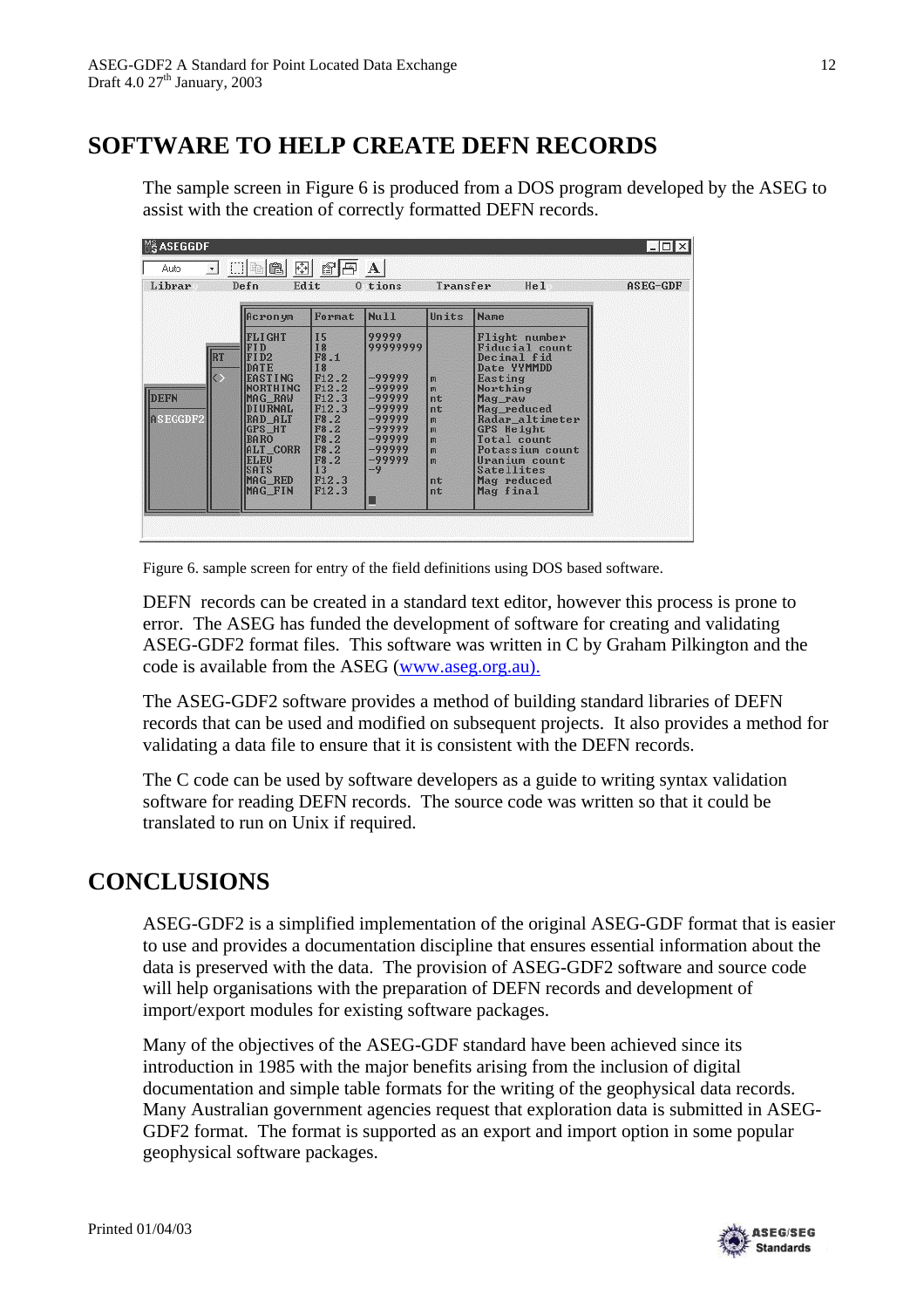The inclusion of projection and datum information with the located data is also an important objective. The omission of this information is believed to be one of the main causes of lost time on projects, where mismatches with other data sets are only discovered at the mature phase of a project. ASEG-GDF2 provides a mechanism for achieving these objectives.

The concepts embodied in the original proposed SEG standard have survived major changes in computer technology. The extensible nature of ASEG-GDF2 will allow it to grow with the changing needs of the exploration geophysics industry.

## **REFERENCES**

- Collins, S. 1991. Standard format for the transmission of gridded data*.* Exploration Geophysics, **22**, 593-614.
- Dampney, C.N.G., Funkhouse, D. & Alexander, M. (1978) Structure of the SEG point data exchange and field formats (a proposed SEG digital recording standard) specification. Geophysics 43, 216-227.
- Dampney, C.N.G., Pilkington, G. & Pratt, D.A. (1985) ASEG-GDF: The ASEG standard for digital transfer of geophysical data. Exploration Geophysics, 16, 123-138.
- MacLeod, I. (2001) GXF Grid eXchange File Revision 3.0 (Draft 10.2). Unpub. SEG Standards Committee document.
- Pilkington, G. (1984) Magnetic tape format for exchange of airborne data. Rept Bk no 83/49, Dept of Mines South Australia, 39p.
- Pratt, D.A. (1994) ASEG-GDF2 A data exchange standard for all computer users. ASEG Preview, June, 46-48.
- Petrotechnical Open Software Corporation (POSC, www.posc.org) Software Integration Platform Specifications,

Version 2.2 http://www.posc.org/Epicentre.2\_2/SpecViewer.html

Coordinate system information can be found in the *Subject Discussions* under the Epicentre Logical Data Model heading on the POSC home page (as of 1998/3/7).

- European Petroleum Survey Group (EPSG) EPSG Geodesy Parameters may be obtained from (as of November 22, 1999): http://www.epsg.org
- European Petroleum Survey Group (EPSG) (2000) Guidance Note Number 7, POSC literature pertaining togeographics and projected coordinate system transformations.
- Snyder, John P., Map Projections A Working Manual, U.S. Geological Survey professional paper 1395, U.S. Government Printing Office, 1987.
- Sheriff, R.E. 1991, Encyclopedic Dictionary of Exploration Geophysics. SEG , 384p.

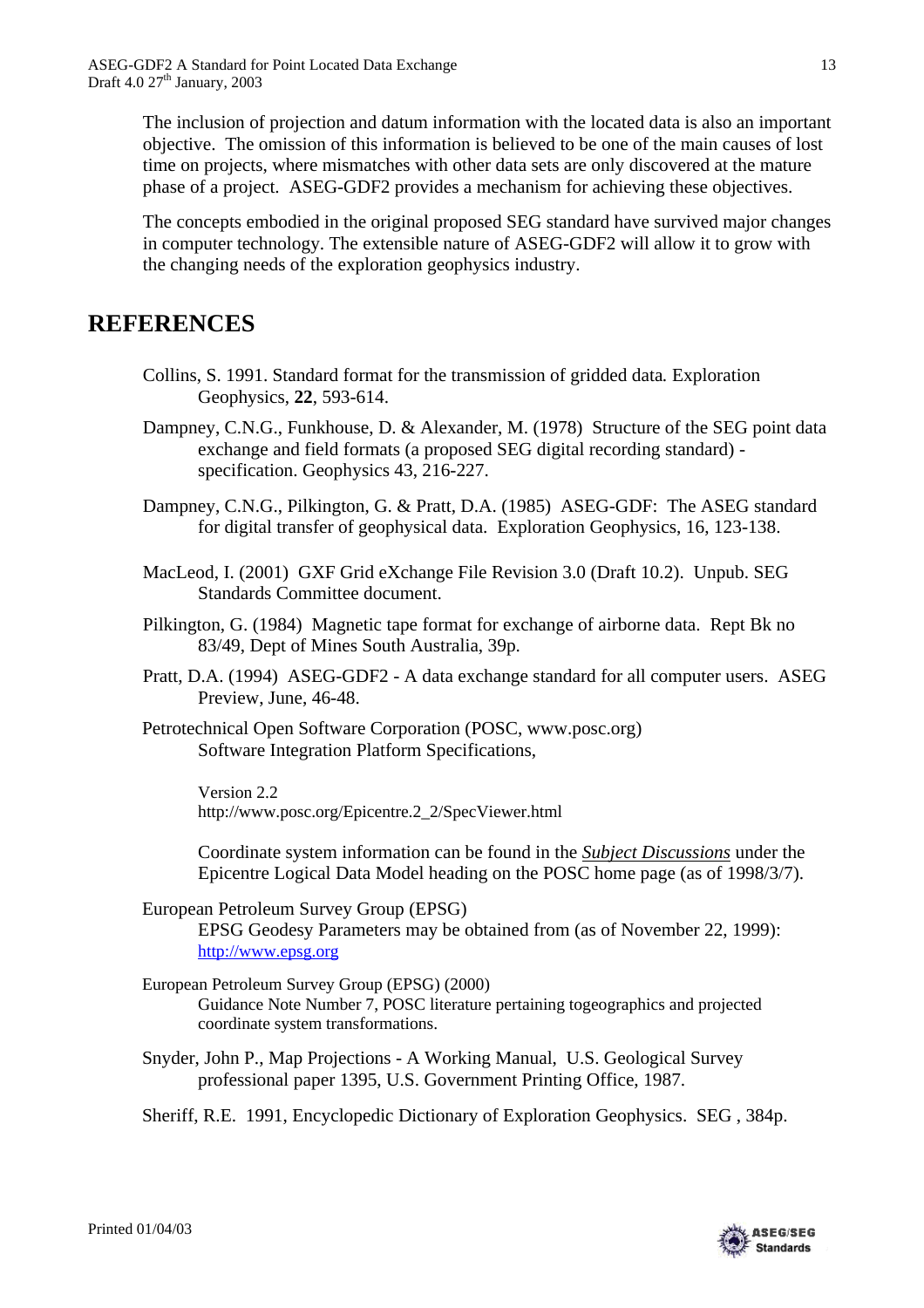# **APPENDIX 1 - THE ASEG-GDF2 SYNTAX**

### **THE DATA DEFINITION FILE (DFN)**

The definition file has a specific syntax that enables the writing of code for unambiguous recovery of the geophysical data fields and their associated formats. The syntax is based on a Fortran format style of definition that conforms to the original SEG specification (Dampney et al 1978). Although most programs that will be written to decode this type of data will be written in the C language, conversion internally to a C type format specification is not difficult.

The data file may contain records that are all of the same type or mixtures of record types. It is recommended for general use, that only one record type is used in each data file. The standard allows for mixtures of record types, but most commercial processing systems will only accept files with a single type of record.

This may change in the future, when for example, it may be desirable to mix high frequency magnetic data records recorded at 10 times per second with gamma ray spectrometer records at 1 record per second.

Figure 7 below shows a sample DFN file for aeromagnetic data. The first line defines the format of the file containing the descriptive information about the survey (RT=COMM) and the remaining lines define the format of the main data file (RT=). This example also takes advantage of the "NULL" record name allowed by the standard. This example is sufficient for the majority of data exchanges that are currently used with processed airborne geophysical data. It is not sufficient for field data archiving or 256 channel gamma ray spectral data.

| DEFN ST=RECD, RT=COMM; RT: A4; COMMENTS: A76: NAME=Description                   |
|----------------------------------------------------------------------------------|
| DEFN 1 ST=RECD, RT=; LINE: I6: NAME=Flight Line                                  |
| DEFN 2 ST=RECD, RT=; FLIGHT: I5: NAME=Flight number                              |
| DEFN 3 ST=RECD, RT=; FID: I8: NAME=Fiducial count                                |
| DEFN 4 ST=RECD, RT=; FID2: F8.1: NAME=Decimal fid                                |
| DEFN 5 ST=RECD, RT=; TIME: I5: UNIT=sec, NAME=Time in seconds                    |
| DEFN 6 ST=RECD.RT=; DATE: I8: NAME=Date YYMMDD                                   |
| DEFN 7 ST=RECD, RT=; EASTING: F12.2: UNIT=m, NAME=Easting, GDA94 / MGA zone 54   |
| DEFN 8 ST=RECD, RT=; NORTHING: F12.2: UNIT=m, NAME=Northing, GDA94 / MGA zone 54 |
| DEFN 9 ST=RECD, RT=; MAG RAW: F12.3: UNIT=nt, NAME=Mag raw                       |
| DEFN 10 ST=RECD, RT=; DIURNAL: F12.3: UNIT=nt, NAME=Mag_reduced                  |
| DEFN 11 ST=RECD, RT=; RAD ALT: F8.2: UNIT=m, NAME=Radar altimeter                |
| DEFN 12 ST=RECD, RT=; GPS HT: F8.2: UNIT=m, NAME=GPS Height                      |
| DEFN 13 ST=RECD, RT=; BARO: F8.2: UNIT=m, NAME=Total count                       |
| DEFN 14 ST=RECD, RT=; ALT CORR: F8.2: UNIT=m, NAME=Potassium count               |
| DEFN 15 ST=RECD, RT=; ELEV: F8.2: UNIT=m, NAME=Uranium count                     |
| DEFN 16 ST=RECD, RT=; SATS: I3: NAME=Satellites                                  |
| DEFN 17 ST=RECD, RT=; MAG RED: F12.3: UNIT=nt, NAME=Mag reduced                  |
| DEFN 18 ST=RECD, RT=; MAG_FIN: F12.3: UNIT=nt, NAME=Mag final                    |
| DEFN 19 ST=RECD, RT=; END DEFN                                                   |
|                                                                                  |

Figure 7. Sample DEFN file that defines the contents of an aeromagnetic survey with one descriptive file (RT=COMM) and the main data file (RT=).

This example illustrates the essential elements of the DEFN record. There are only two record types, the COMM record type and the default (no record identifier) type. Only one line is required for the COMM record type while 19 lines are required in this example for

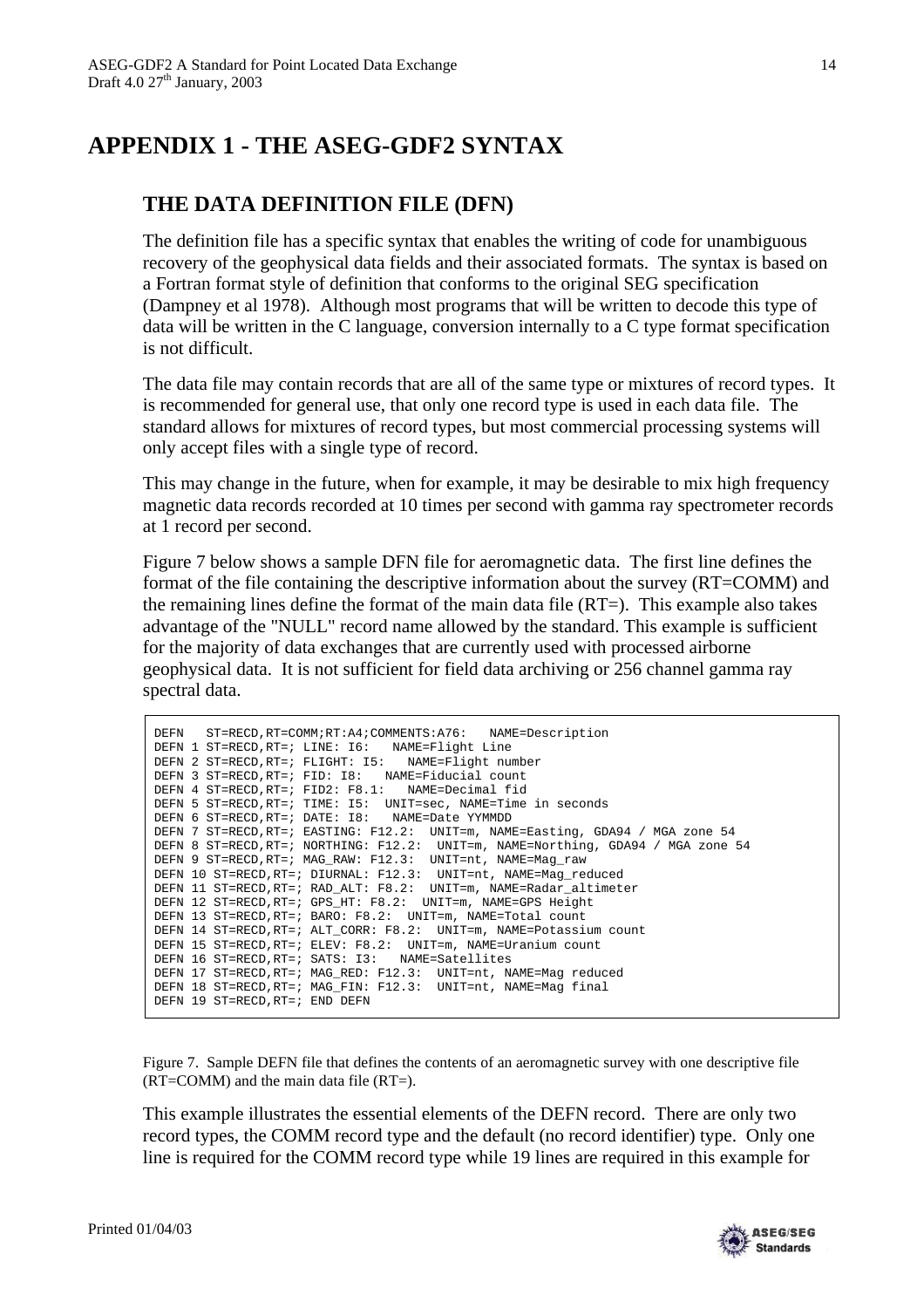the geophysical data record. One line is used to define each field and the record continuation count is incremented on each line.

The formal definition of the DEFN structure is given by:

DEFN [continuation] ST=RECD,RT=[name]{;<field definition>},

Where:

**[ ]** implies optional.

**{ }** implies repetition.

**< >** implies the contents are mandatory.

**DEFN** is mandatory as the first four characters.

**Continuation** is the DEFN sequence number. If the record type is completely defined on a single line then no continuation value is required as in the "COMM" example. Note that multiple field definitions can appear on a single line such as the one shown below by separating them with ";".

```
DEFN 1 ST=RECD,RT=;LINE:I6;FLIGHT:I5;FID:I8;TIME:I5;DATE:I8;EASTING:F12.2;NORTHING:F12.2
DEFN 2 ST=RECD,RT=;ALTITUDE:F5.1;TMAGRAW:F10.2;TMAGDIUR:F10.2;TMAGIGRF:F10.2
..
..
..
DEFN 19 ST=RECD,RT=;END DEFN
```
The clarity of the information is improved when one field definition is included on each line.

It is compulsory for the last data definition element in a multiple record definition to be declared as "**END DEFN**", spelt as shown in upper case with only one SPACE between "END" and "DEFN".

**ST=RECD** defines the structure as type RECD for record. There is no other structure type defined within the standard. This identifier allows for future expansion of the standard.

**RT= [name]** defines the name of this record type. "**name**" must appear at the beginning of each record in the data that corresponds to this record type. An example of this is shown below where two record types are defined.

|  |                                        | DEFN ST=RECD, RT=COMM; RT: A4; COMMENTS: A76: Description                               |
|--|----------------------------------------|-----------------------------------------------------------------------------------------|
|  | DEFN 1 ST=RECD, RT=DATA; RT: A4        |                                                                                         |
|  | DEFN 2 ST=RECD, RT=DATA; FLTLINE: 16:  | Flight line number                                                                      |
|  | DEFN 3 ST=RECD, RT=DATA; FIDUCIAL: 16: | Sequential fiducial number                                                              |
|  |                                        | DEFN 4 ST=RECD, RT=DATA; RECOVERD: A1: * recovered space not recovered                  |
|  |                                        | DEFN 5 ST=RECD, RT=DATA; EASTING: F9.1: UNIT=m, Easting in metres                       |
|  |                                        | DEFN 6 ST=RECD, RT=DATA; NORTHING: F10.1: UNIT=m, Northing in metres                    |
|  |                                        | DEFN 7 ST=RECD, RT=DATA; TOTALMAG: F10.3: UNIT=nT, NULL=-9999, Total magnetic intensity |
|  |                                        | DEFN 8 ST=RECD, RT=DATA; TOTSCINT: I8: UNIT=cps, NULL=-9999, Total count                |
|  |                                        | DEFN 9 ST=RECD, RT=DATA; K-CINT: I6: UNIT=cps, NULL=-9999, Potassium count in cps       |
|  |                                        | DEFN 10 ST=RECD, RT=DATA; TH-SCINT: I6: UNIT=cps, NULL=-9999, Thorium count in cps      |
|  |                                        | DEFN 11 ST=RECD, RT=DATA; U-CINT: 16: UNIT=cps, NULL=-9999, Uranium count in cps        |
|  |                                        | DEFN 12 ST=RECD, RT=DATA; ALTITUDE: F8.1: UNIT=m, NULL=-9999, Radar altimeter in metres |
|  | DEFN 13 ST=RECD, RT=DATA; END DEFN     |                                                                                         |

The "COMM" record type defines the format of comment records (Figure 5), while the "DATA" record type is used to define the format of the main airborne geophysical data records.

Printed 01/04/03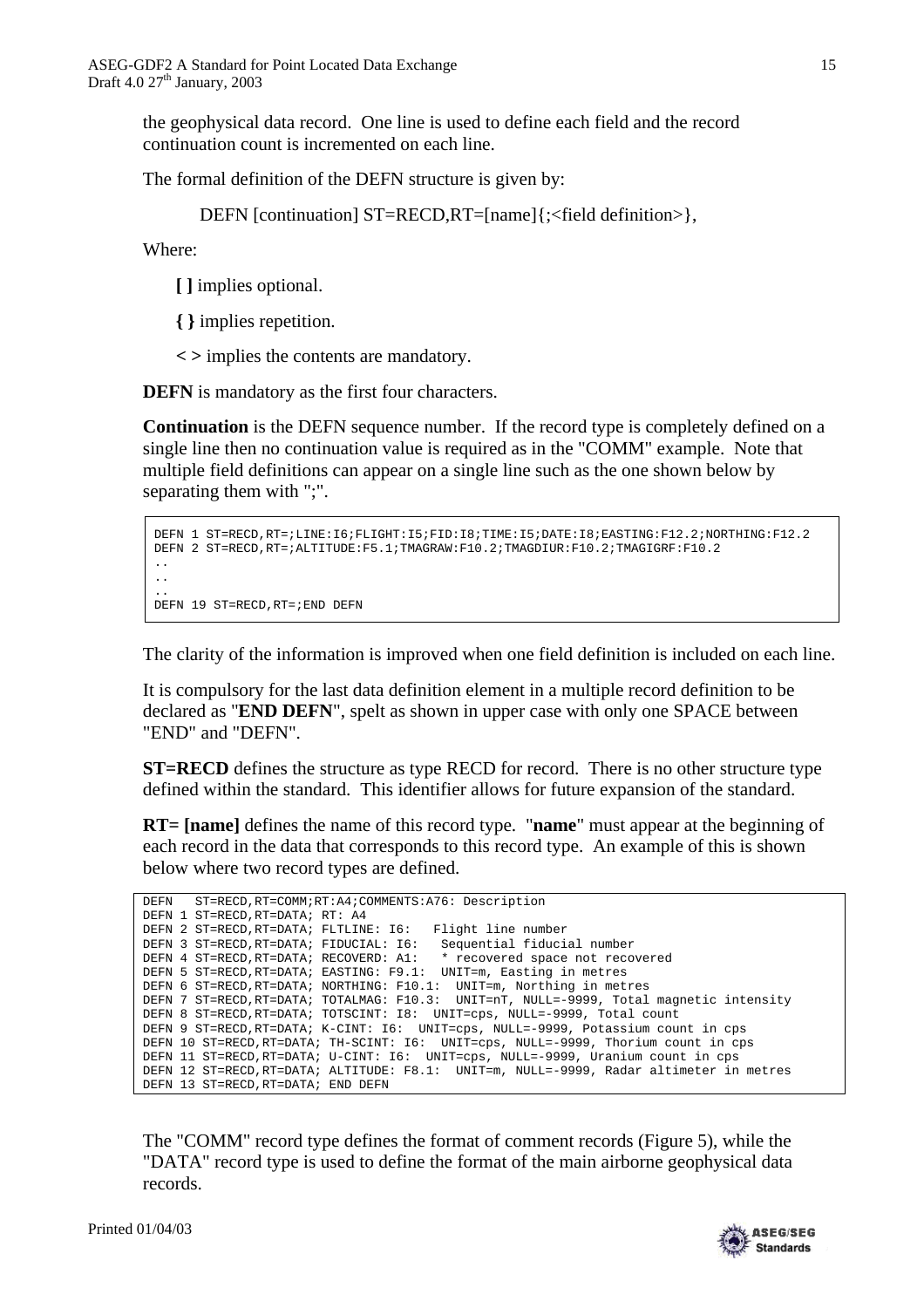Note in this case that "COMMENT" is a field definition. In the example above the format for the "COMM" identifier is "**RT:A4**". Larger record type names can be used but four should be sufficient for most applications.

[**name**] is defined as optional but this can be true for only one record type. This flexibility was added to make it easy for companies to comply with the standard when a large file of airborne geophysical data had been written as a multi-column file with no record identifier.

DEFN 1 ST=RECD,RT=; LINE: I6: NAME=Flight Line

The example above contains the first DEFN record in a DFN file that describes data from an airborne geophysical survey where "**RT=**" indicates that a record type identifier is not required. When reading a file of this type, it is important that the input data file does not have records that commence with names that could be equivalent to another record type. Note that the RT field format (RT:A4) is omitted in this case.

**<field definition>** is the format definition of an individual data field. In the case of the comment description this is **";COMMENTS:A76: NAME=Description**". The structure of the field definition includes provision for the full name of the field, the data format, physical units and a description:

**<**field name**>[\*<**start**>]:<**format**> [:<**other\_field\_attribute**>,{<**other\_field\_attributes**>}]**

**field\_name** is the name of the data field up to a maximum of 8 characters including blanks.

**start** is used for an index into an array. This is rarely used but can be used to fill an array starting from the "start" element.

DEFN 13 ST=RECD,RT=; BARO\*11: 256I3: UNIT=cps, NAME=Spectrum, 256 ch gamma spectrum

In the example above, the reading program will read 256 spectral channels into array "baro" starting at the 11th array element of an integer array that is of dimension 266 or larger. The "\*" precedes the index number to indicate the offset into the array "BARO". Another DEFN record may be used to fill the first 10 elements of the array. This method allows an input record to be organised in a different order to the input file. If "start" does not exist, then "start" defaults to the value "\*1". Note that this address is based on Fortran, where unlike the C language, element 1 is the first element in the array.

**format** is the Fortran format of the data for this field and takes one of the following forms:

| nAw   | character field                                                    |
|-------|--------------------------------------------------------------------|
| nDw.d | double precision real in exponent form                             |
| nEw.d | real in exponent form                                              |
| nFw.d | real in floating point form                                        |
| nIw   | integer type                                                       |
| nLw   | logical type                                                       |
| nX    | skip over these spaces on reading, or fill with SPACES on writing. |

Where:

n represents the number of repeats for array definitions w represents the number of characters used, and d represents the number of decimal places.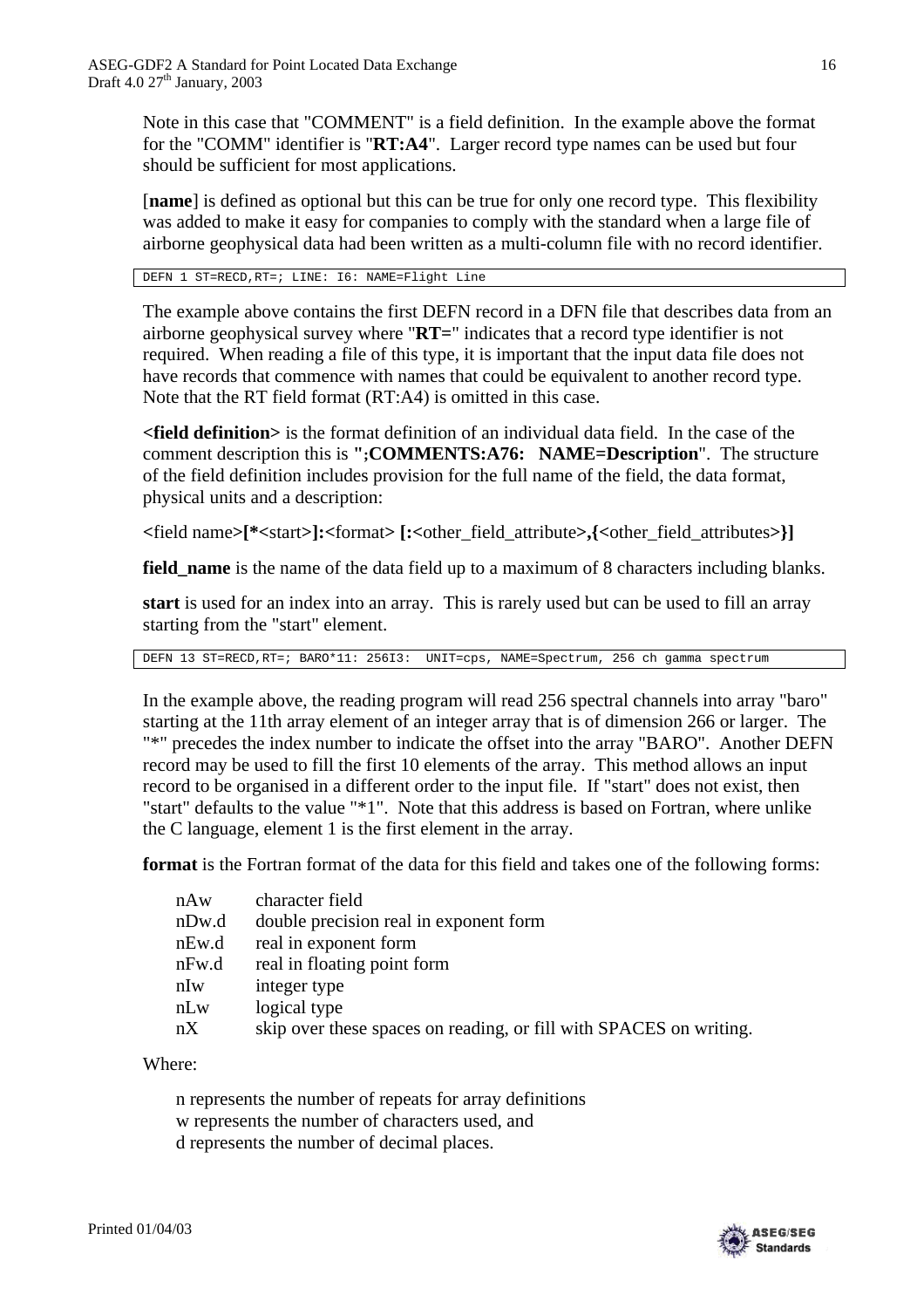Multiple or bracketed formats are not allowed for example "2X,I6" or "(F7.1)". SPACES are not significant. The format must not contain the colon "**:**" separator.

**<other\_field\_attributes>** provide additional optional information on the attributes of a field. Four attributes are recognised in the standard, with each attribute separated by a "**,**"

 $[UNIT[S] = \langle units \text{ name} \rangle]$ 

 $[NAME = <$ expanded field name $>$ ]

[NULL  $=$  <null value>] must be same type as the field

[<comment>] cannot contain UNITS, NAME or NULL if these field attributes do not exist. Leading or trailing spaces are ignored.

Below is an example of the other field attributes for reduced magnetic data.

UNIT=nt, NAME=Mag\_reduced, NULL=-99999,Levelled magnetic data

These other attributes satisfy the requirements of most magnetic processing systems in terms of the metadata required for a full definition of each field. All four field types are optional and the reading software must be able to cope with absent information.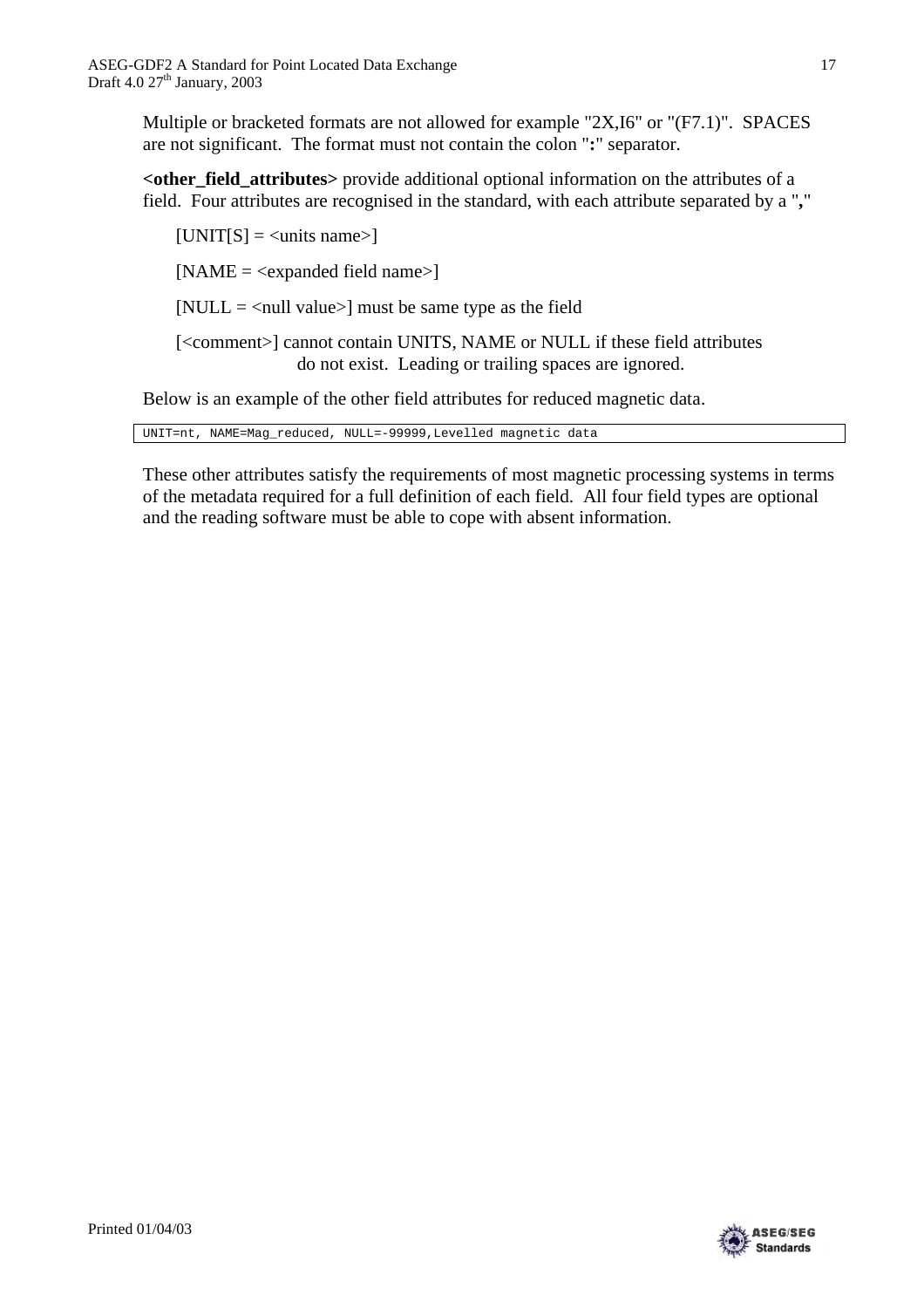## **APPENDIX 2 - FIELD NAME SUGGESTIONS FOR AIRBORNE GEOPHYSICAL SURVEYS**

ASEG-GDF2 does not define the data contents that must be recorded in a set of data files. It describes the method for recording the data. For this reason, the standard does not describe the precise format and names of all fields that should be used when submitting an airborne survey to a government organisation or simply exchanging data between two organisations. Such a requirement is beyond the scope of the standard. An exception is the use of the field names EASTING, NORTHING, LATITUDE and LONGITUD that are assigned to the primary Geographic Coordinate System used to describe the location of data points.

The tables and descriptions shown below were derived from a publication from the Department of Mines and Energy south Australia (Pilkington, 1984). They represent typical examples of data and metadata information that could be recorded in geophysical surveys. The examples are kept simple to illustrate the ASEG-GDF2 DFN files. Each table is accompanied by its equivalent DEFN set.

| <b>Acronym</b>  | Format           | <b>Description</b>                                 |
|-----------------|------------------|----------------------------------------------------|
| <b>SURVNAME</b> | A50              | name of the survey                                 |
| <b>LICENCE</b>  | A50              | Licence identification, eg. "EL 123 S.A."          |
| <b>SURVSIZE</b> | 110              | size of survey in square km                        |
| <b>FLTDIST</b>  | I <sub>8</sub>   | total line kilometres flown                        |
| <b>CMPYFLEW</b> | A50              | company that flew the survey                       |
| <b>CMPYPROC</b> | A50              | company that processed the survey                  |
| <b>COMPYFOR</b> | A50              | company that the survey was flown for              |
| <b>FLTPATH</b>  | A50              | flight path recovery method, eg DGPS, photographic |
| <b>FLTDNSTY</b> | I <sub>6</sub>   | flight line separation in metres                   |
| <b>TIEDNSTY</b> | I <sub>6</sub>   | tie line separation in metres                      |
| <b>ALTITUDE</b> | I <sub>6</sub>   | average height above sea level in metres           |
| <b>GRDCLEAR</b> | I <sub>6</sub>   | average ground clearance in metres                 |
| <b>LNBEARNG</b> | I4               | flight line bearing relative to grid north         |
| <b>TIBEARNG</b> | I4               | tie line bearing relative to grid north            |
| <b>SAMPINT</b>  | F <sub>6.2</sub> | sample interval in metres                          |

#### **Survey Header - Specifications (RT=HEAD)**

| DEFN 1 ST=RECD, RT=HEAD; RT: A4          |                                                       |
|------------------------------------------|-------------------------------------------------------|
| DEFN 2 ST=RECD, RT=HEAD; SURVNAME: A50:  | Name of the airborne survey                           |
| DEFN 3 ST=RECD, RT=HEAD; LICENCE: A50:   | Licence name eq. EL 123 SA"                           |
| DEFN 4 ST=RECD, RT=HEAD; SURVSIZE: I10:  | UNIT=km^2, Size of the survey in square km            |
| DEFN 5 ST=RECD.RT=HEAD; FLTDIST: I8:     | UNIT=km, Total line km flown                          |
| DEFN 6 ST=RECD, RT=HEAD; CMPYFLEW: A50:  | Company that flew the survey                          |
| DEFN 7 ST=RECD, RT=HEAD; CMPYPROC: A50:  | Company that processed the survey                     |
| DEFN 8 ST=RECD, RT=HEAD; CMPYFOR: A50:   | Company that the survey was flown for                 |
| DEFN 9 ST=RECD.RT=HEAD; FLTPATH: A50:    | Flight path recovery method eq. DGPS                  |
| DEFN 10 ST=RECD.RT=HEAD; FLTDNSTY: 16:   | UNIT=m, Flight line separation in metres              |
| DEFN 11 ST=RECD, RT=HEAD; TIEDNSTY: 16:  | UNIT=m, Tie line separation in metres                 |
| DEFN 12 ST=RECD, RT=HEAD; ALTITUDE: 16:  | UNIT=m, Average height above sea level in metres      |
| DEFN 13 ST=RECD.RT=HEAD; GRDCLEAR: 16:   | UNIT=m, Average ground clearance in metres            |
| DEFN 14 ST=RECD, RT=HEAD; LNBEARNG: I4:  | UNIT=deg, Flight line bearing in deg from true north  |
| DEFN 15 ST=RECD, RT=HEAD; TIBEARNG: I4:  | UNIT=deg, Tie line bearing in degrees from true north |
| DEFN 16 ST=RECD, RT=HEAD; SAMPINT: F6.2: | UNIT=m, Sample interval in metres                     |
| DEFN 17 ST=RECD.RT=HEAD; END DEFN        |                                                       |

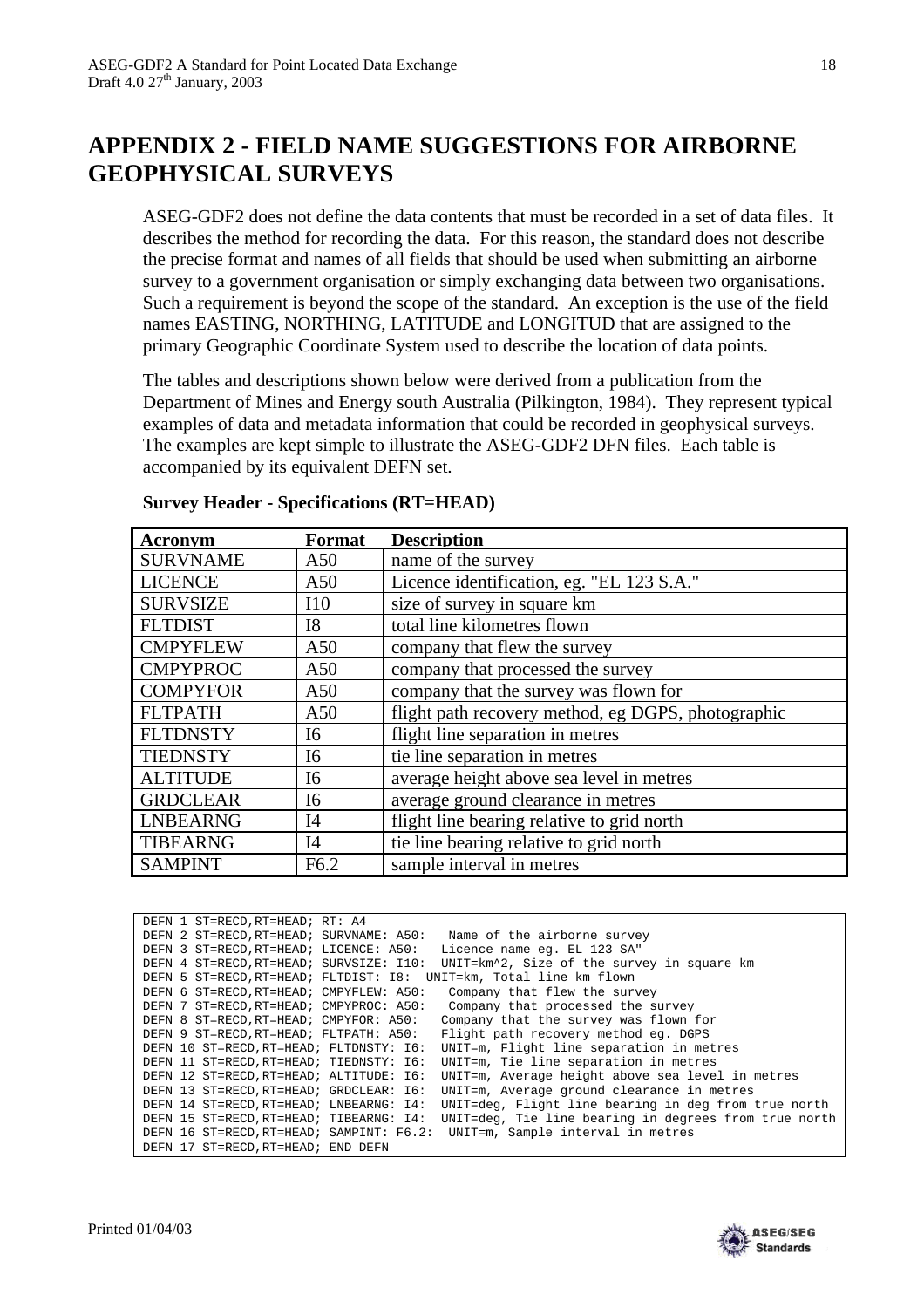### **Map Sheet - Specification (RT=MAPS)**

| Acronym  | Format | <b>Description</b>    |
|----------|--------|-----------------------|
| MAPS50K  |        | 50K map sheet number  |
| MAPS100K |        | 100K map sheet number |

| DEFN 1 ST=RECD, RT=MAPS; RT: A4        |                       |
|----------------------------------------|-----------------------|
| DEFN 2 ST=RECD, RT=MAPS; MAPS50K: I5:  | 50K map sheet numbers |
| DEFN 3 ST=RECD, RT=MAPS; MAPS100K: I5: | 100K map series       |
| DEFN 4 ST=RECD.RT=MAPS; END DEFN       |                       |

#### **Comments - General Descriptive Information (RT=COMM)**

| Acronym         | Format | <b>Description</b>                  |
|-----------------|--------|-------------------------------------|
| <b>COMMENTS</b> | A68    | General text description for survey |

DEFN 1 ST=RECD, RT=COMM; RT: A4<br>DEFN 2 ST=RECD, RT=COMM; COMMENTS: A68: Descriptive information about the survey DEFN 3 ST=RECD,RT=COMM; END DEFN

### **Flight Line Information (RT=FLTL)**

| <b>Acronvm</b>   | Format           | <b>Description</b>                         |
|------------------|------------------|--------------------------------------------|
| <b>FLIGHT</b>    | A8               | The flight designation                     |
| <b>FLTLINE</b>   | I6               | The flight line number                     |
| <b>DIRECTN</b>   | A <sub>2</sub>   | Direction of flight E, NE etc.             |
| <b>STRTDATE</b>  | I6               | Starting date GMT as YYDDD                 |
| <b>STRTTIME</b>  | F9.5             | Start time GMT HH.MMSS (decimal ss)        |
| <b>STOPDATE</b>  | I6               | Stop date GMT as YYDDD                     |
| <b>STOPTIME</b>  | F <sub>9.5</sub> | Stop time GMT HH.MMSS (decimal ss)         |
| <b>ALTITUDE</b>  | I <sub>6</sub>   | Height of sensor above sea level in metres |
| <b>GRDCLEAR</b>  | <b>I6</b>        | Height of sensor above ground in metres    |
| <b>LNBEARNG</b>  | I4               | Line bearing relative to true north        |
| <b>LNBEARING</b> | I4               | flight line bearing relative to grid north |

| DEFN 1 ST=RECD, RT=FLTL; RT: A4          |                                                      |
|------------------------------------------|------------------------------------------------------|
| DEFN 2 ST=RECD, RT=FLTL; FLIGHT: A4:     | The flight designation                               |
| DEFN 3 ST=RECD, RT=FLTL; FLTLINE: A8:    | Flight line number                                   |
| DEFN 4 ST=RECD, RT=FLTL; DIRECTN: A2:    | Line direction E, N, S, W, NE, SW etc                |
| DEFN 5 ST=RECD, RT=FLTL; STRTDATE: 16:   | Start date GMT as YYDDD                              |
| DEFN 6 ST=RECD, RT=FLTL; STRTTIME: F9.5: | GMT as HH.MMSS (decimal SS)                          |
| DEFN 7 ST=RECD, RT=FLTL; STOPDATE: 16:   | Stop date GMT as YYDDD                               |
| DEFN 8 ST=RECD.RT=FLTL; STOPTIME: F9.5:  | GMT as HH.MMSS (decimal SS)                          |
| DEFN 9 ST=RECD, RT=FLTL; ALTITUDE: 16:   | UNIT=m, Average height above sea level               |
| DEFN 10 ST=RECD, RT=FLTL; GRDCLEAR: 16:  | UNIT=m, Average ground clearance                     |
| DEFN 11 ST=RECD, RT=FLTL; LNBEARNG: I4:  | UNIT=deg, Flight line bearing relative to grid north |
| DEFN 12 ST=RECD, RT=FLTL; END DEFN       |                                                      |

This DEFN set is designed to provide a summary of all flight lines in a survey. A similar DEFN set can be produced for tie lines by substituting the record type TIEL for FLTL and "TIELINE" for "FLTLINE".

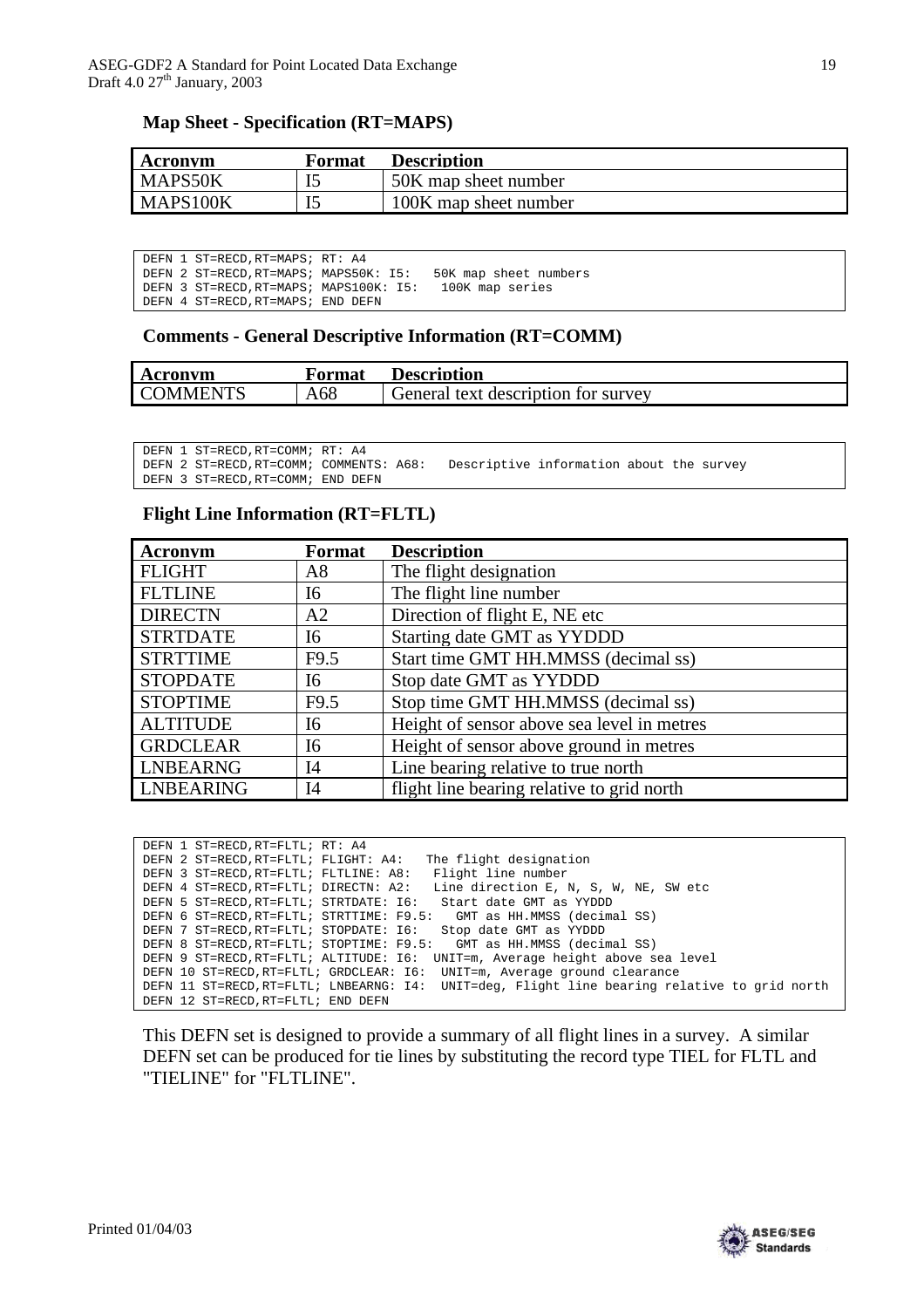| Acronym         | Format            | <b>Description</b>                           |
|-----------------|-------------------|----------------------------------------------|
| <b>BASENET</b>  | A8                | Network in which the base station belongs    |
| <b>BASESTN</b>  | A20               | Name of the base station                     |
| <b>ALTITUDE</b> | I6                | Height of the base station above sea level   |
| <b>LATITUDE</b> | F9.5              | South latitude in decimal degrees (RESERVED) |
| <b>LONGITUD</b> | F10.5             | East longitude in decimal degrees (RESERVED) |
| <b>ZONE</b>     | 12                | Zone Number                                  |
| <b>EASTING</b>  | F9.1              | Easting in metres (RESERVED)                 |
| <b>NORTHING</b> | F <sub>10.1</sub> | Northing in metres (RESERVED)                |
| <b>STRTDATE</b> | I6                | Starting date GMT as YYDDD                   |
| <b>STRTIME</b>  | F9.5              | Start time GMT HH.MMSS (decimal SS)          |
| <b>STOPDATE</b> | I6                | Stop date GMT as YYDDD                       |
| <b>STOPTIME</b> | F <sub>9.5</sub>  | Stop time GMT HH.MMSS (decimal SS)           |

#### **Magnetometer Base Station Information (RT=BASE)**

The location data must be in the same projection and datum as the primary survey data.

DEFN 1 ST=RECD,RT=BASE; RT: A4 DEFN 2 ST=RECD,RT=BASE; BASENET: A8: Network in which the base station belongs DEFN 3 ST=RECD,RT=BASE; BASESTN: A20: Name of the base station DEFN 4 ST=RECD,RT=BASE; ALTITUDE: I6: UNIT=m, Height of the base station above sea level DEFN 5 ST=RECD,RT=BASE; LATITUDE: F9.5: UNIT=deg, NAME=South latitude, South latitude in decimal degrees DEFN 6 ST=RECD,RT=BASE; LONGITU: F10.5: UNIT=deg, NAME=East longitude, East longitude in decimal degrees DEFN 7 ST=RECD,RT=BASE; ZONE: I2: UTM zone number DEFN 8 ST=RECD,RT=BASE; EASTING: F9.1: UNIT=m, Easting in metres DEFN 9 ST=RECD,RT=BASE; NORTHING: F10.1: UNIT=m, Northing in metres DEFN 10 ST=RECD,RT=BASE; STRTDATE: I6: Start date GMT as YYDDD DEFN 11 ST=RECD,RT=BASE; STRTIME: F9.5: Start time GMT as HH.MMSS (decimal SS) DEFN 12 ST=RECD,RT=BASE; STOPDATE: I6: Stop date GMT as YYDDD DEFN 13 ST=RECD,RT=BASE; STOPTIME: F9.5: Stop time GMT as HH.MMSS (decimal SS) DEFN 14 ST=RECD,RT=BASE; END DEFN

#### **Barometer Base Station Data (RT=BDAT)**

| Acronym         | Format | <b>Description</b>                          |
|-----------------|--------|---------------------------------------------|
| <b>RT</b>       | A4     | "BDAT"                                      |
| <b>BASESTN</b>  | A20    | Name of the barometer base station          |
| <b>STRTDATE</b> | 16     | Starting date GMT as YYDDD                  |
| <b>STRTIME</b>  | F9.5   | Start time GMT HH.MMSS (decimal SS)         |
| <b>INTERVAL</b> | F5.2   | Time interval                               |
| <b>BASEBARO</b> | 9F8.3  | Base station barometer readings at INTERVAL |

| DEFN 1 ST=RECD, RT=BDAT; RT: A4          |                                                                                      |
|------------------------------------------|--------------------------------------------------------------------------------------|
| DEFN 2 ST=RECD, RT=BDAT; BASESTN: A20:   | Name of the barometer base station                                                   |
| DEFN 3 ST=RECD, RT=BDAT; STRTDATE: 16:   | Start date GMT as YYDDD                                                              |
| DEFN 4 ST=RECD, RT=BDAT; STRTTIME: F9.5: | Start time GMT as HH.MMSS (decimal SS)                                               |
| DEFN 5 ST=RECD, RT=BDAT; INTERVAL: F5.2: | UNIT=sec, Time interval between reading                                              |
|                                          | DEFN 6 ST=RECD, RT=BDAT; BASEBARO: F8.3: Base station barometer readings at INTERVAL |
| DEFN 7 ST=RECD, RT=BDAT; END DEFN        |                                                                                      |

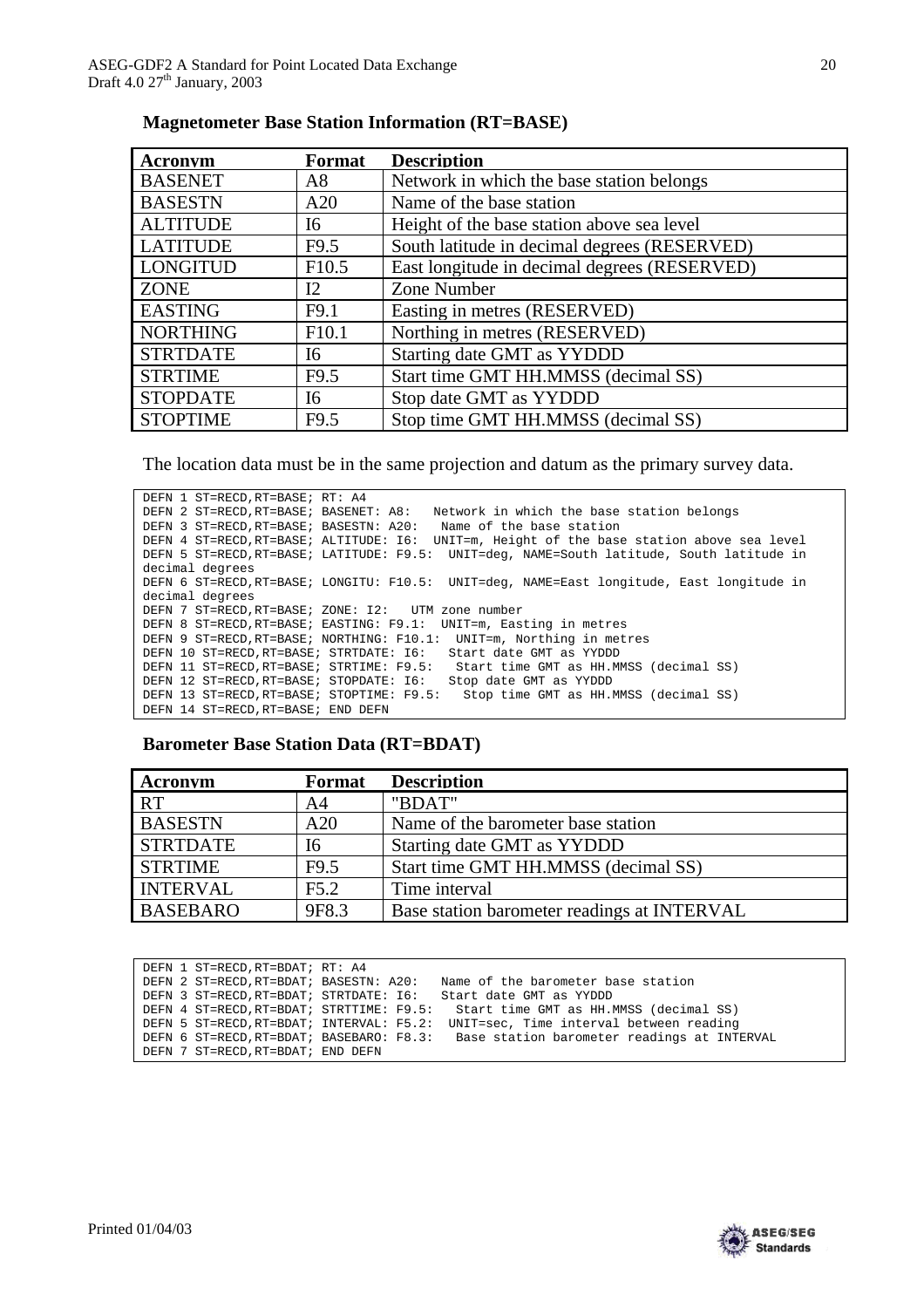| <b>Acronym</b>  | Format            | <b>Description</b>                 |
|-----------------|-------------------|------------------------------------|
| <b>RT</b>       | A4                | "DATA"                             |
| <b>FLTLINE</b>  | I6                | Flight line number                 |
| <b>FIDUCIAL</b> | I6                | Sequential fiducial number         |
| <b>EASTING</b>  | F9.1              | Easting in metres (RESERVED)       |
| <b>NORTHING</b> | F10.1             | Northing in metres (RESERVED)      |
| <b>TOTALMAG</b> | F <sub>10.3</sub> | Total magnetic intensity in metres |
| <b>TOTSCINT</b> | <b>I8</b>         | Total count                        |
| <b>K-CINT</b>   | I6                | Potassium count in cps             |
| TH-SCINT        | I6                | Thorium count in cps               |
| <b>U-SCINT</b>  | I6                | Uranium count in cps               |
| <b>ALTITUDE</b> | F8.1              | Radar altimeter in metres          |

| <b>Reduced Airborne Survey Measurements (RT=DATA)</b> |  |  |
|-------------------------------------------------------|--|--|
|                                                       |  |  |

```
DEFN 1 ST=RECD,RT=DATA; RT: A4
DEFN 2 ST=RECD,RT=DATA; FLTLINE: I6: Flight line number
DEFN 3 ST=RECD,RT=DATA; FIDUCIAL: I6: Sequential fiducial number
DEFN 4 ST=RECD,RT=DATA; EASTING: F9.1: UNIT=m, Easting in metres
DEFN 5 ST=RECD,RT=DATA; NORTHING: F10.1: UNIT=m, Northing in metres
DEFN 6 ST=RECD,RT=DATA; TOTALMAG: F10.3: UNIT=nanotesla, NULL=-9999, Total magnetic 
intensity
DEFN 7 ST=RECD,RT=DATA; TOTSCINT: I8: UNIT=cps, NULL=-9999, Total count
DEFN 8 ST=RECD,RT=DATA; K-CINT: I6: UNIT=cps, NULL=-9999, Potassium count in cps
DEFN 9 ST=RECD,RT=DATA; TH-SCINT: I6: UNIT=cps, NULL=-9999, Thorium count in cps
DEFN 10 ST=RECD,RT=DATA; U-CINT: I6: UNIT=cps, NULL=-9999, Uranium count in cps
DEFN 11 ST=RECD,RT=DATA; ALTITUDE: F8.1: UNIT=m, NULL=-9999, Radar altimeter in metres
DEFN 12 ST=RECD,RT=DATA; END DEFN
```
### **COMBINING THE DEFN RECORDS**

The individual data records defined by each DEFN set can be combined into a single DEFN set that can then be used to process any records that are encountered from a given group of data files associated with a survey. The example below shows the concatenated version of the DEFN records. This file name would be "survey.DFN".

|  | Name of the airborne survey                                                                                                                                                                                                                                                                                                                                                                                                                                                                                                                                                                                                                                                                                                                                                                                                                                                                                                                                                                                                                                                                                                          |
|--|--------------------------------------------------------------------------------------------------------------------------------------------------------------------------------------------------------------------------------------------------------------------------------------------------------------------------------------------------------------------------------------------------------------------------------------------------------------------------------------------------------------------------------------------------------------------------------------------------------------------------------------------------------------------------------------------------------------------------------------------------------------------------------------------------------------------------------------------------------------------------------------------------------------------------------------------------------------------------------------------------------------------------------------------------------------------------------------------------------------------------------------|
|  | Licence name eg. EL 123 SA"                                                                                                                                                                                                                                                                                                                                                                                                                                                                                                                                                                                                                                                                                                                                                                                                                                                                                                                                                                                                                                                                                                          |
|  | UNIT=km^2, Size of the survey in square km                                                                                                                                                                                                                                                                                                                                                                                                                                                                                                                                                                                                                                                                                                                                                                                                                                                                                                                                                                                                                                                                                           |
|  | UNIT=km, Total line km flown                                                                                                                                                                                                                                                                                                                                                                                                                                                                                                                                                                                                                                                                                                                                                                                                                                                                                                                                                                                                                                                                                                         |
|  | Company that flew the survey                                                                                                                                                                                                                                                                                                                                                                                                                                                                                                                                                                                                                                                                                                                                                                                                                                                                                                                                                                                                                                                                                                         |
|  | Company that processed the survey                                                                                                                                                                                                                                                                                                                                                                                                                                                                                                                                                                                                                                                                                                                                                                                                                                                                                                                                                                                                                                                                                                    |
|  | Company that the survey was flown for                                                                                                                                                                                                                                                                                                                                                                                                                                                                                                                                                                                                                                                                                                                                                                                                                                                                                                                                                                                                                                                                                                |
|  | Flight path recovery method eq. DGPS                                                                                                                                                                                                                                                                                                                                                                                                                                                                                                                                                                                                                                                                                                                                                                                                                                                                                                                                                                                                                                                                                                 |
|  | UNIT=m, Flight line separation in metres                                                                                                                                                                                                                                                                                                                                                                                                                                                                                                                                                                                                                                                                                                                                                                                                                                                                                                                                                                                                                                                                                             |
|  | UNIT=m, Tie line separation in metres                                                                                                                                                                                                                                                                                                                                                                                                                                                                                                                                                                                                                                                                                                                                                                                                                                                                                                                                                                                                                                                                                                |
|  | UNIT=m, Average height above sea level in metres                                                                                                                                                                                                                                                                                                                                                                                                                                                                                                                                                                                                                                                                                                                                                                                                                                                                                                                                                                                                                                                                                     |
|  | UNIT=m, Average ground clearance in metres                                                                                                                                                                                                                                                                                                                                                                                                                                                                                                                                                                                                                                                                                                                                                                                                                                                                                                                                                                                                                                                                                           |
|  | UNIT=deg, Flight line bearing in deg from true north                                                                                                                                                                                                                                                                                                                                                                                                                                                                                                                                                                                                                                                                                                                                                                                                                                                                                                                                                                                                                                                                                 |
|  | UNIT=deg, Tie line bearing in degrees from true north                                                                                                                                                                                                                                                                                                                                                                                                                                                                                                                                                                                                                                                                                                                                                                                                                                                                                                                                                                                                                                                                                |
|  | UNIT=m, Sample interval in metres                                                                                                                                                                                                                                                                                                                                                                                                                                                                                                                                                                                                                                                                                                                                                                                                                                                                                                                                                                                                                                                                                                    |
|  |                                                                                                                                                                                                                                                                                                                                                                                                                                                                                                                                                                                                                                                                                                                                                                                                                                                                                                                                                                                                                                                                                                                                      |
|  |                                                                                                                                                                                                                                                                                                                                                                                                                                                                                                                                                                                                                                                                                                                                                                                                                                                                                                                                                                                                                                                                                                                                      |
|  | 50K map sheet numbers                                                                                                                                                                                                                                                                                                                                                                                                                                                                                                                                                                                                                                                                                                                                                                                                                                                                                                                                                                                                                                                                                                                |
|  | 100K map series                                                                                                                                                                                                                                                                                                                                                                                                                                                                                                                                                                                                                                                                                                                                                                                                                                                                                                                                                                                                                                                                                                                      |
|  |                                                                                                                                                                                                                                                                                                                                                                                                                                                                                                                                                                                                                                                                                                                                                                                                                                                                                                                                                                                                                                                                                                                                      |
|  |                                                                                                                                                                                                                                                                                                                                                                                                                                                                                                                                                                                                                                                                                                                                                                                                                                                                                                                                                                                                                                                                                                                                      |
|  | Descriptive information about the survey                                                                                                                                                                                                                                                                                                                                                                                                                                                                                                                                                                                                                                                                                                                                                                                                                                                                                                                                                                                                                                                                                             |
|  |                                                                                                                                                                                                                                                                                                                                                                                                                                                                                                                                                                                                                                                                                                                                                                                                                                                                                                                                                                                                                                                                                                                                      |
|  |                                                                                                                                                                                                                                                                                                                                                                                                                                                                                                                                                                                                                                                                                                                                                                                                                                                                                                                                                                                                                                                                                                                                      |
|  | The flight designation                                                                                                                                                                                                                                                                                                                                                                                                                                                                                                                                                                                                                                                                                                                                                                                                                                                                                                                                                                                                                                                                                                               |
|  | Flight line number                                                                                                                                                                                                                                                                                                                                                                                                                                                                                                                                                                                                                                                                                                                                                                                                                                                                                                                                                                                                                                                                                                                   |
|  | DEFN 1 ST=RECD, RT=HEAD; RT: A4<br>DEFN 2 ST=RECD, RT=HEAD; SURVNAME: A50:<br>DEFN 3 ST=RECD, RT=HEAD; LICENCE: A50:<br>DEFN 4 ST=RECD.RT=HEAD; SURVSIZE: I10:<br>DEFN 5 ST=RECD, RT=HEAD; FLTDIST: 18:<br>DEFN 6 ST=RECD, RT=HEAD; CMPYFLEW: A50:<br>DEFN 7 ST=RECD, RT=HEAD; CMPYPROC: A50:<br>DEFN 8 ST=RECD.RT=HEAD; CMPYFOR: A50:<br>DEFN 9 ST=RECD, RT=HEAD; FLTPATH: A50:<br>DEFN 10 ST=RECD, RT=HEAD; FLTDNSTY: 16:<br>DEFN 11 ST=RECD, RT=HEAD; TIEDNSTY: 16:<br>DEFN 12 ST=RECD, RT=HEAD; ALTITUDE: 16:<br>DEFN 13 ST=RECD, RT=HEAD; GRDCLEAR: 16:<br>DEFN 14 ST=RECD.RT=HEAD; LNBEARNG: 14:<br>DEFN 15 ST=RECD, RT=HEAD; TIBEARNG: I4:<br>DEFN 16 ST=RECD, RT=HEAD; SAMPINT: F6.2:<br>DEFN 17 ST=RECD, RT=HEAD; END DEFN<br>DEFN 1 ST=RECD, RT=MAPS; RT: A4<br>DEFN 2 ST=RECD, RT=MAPS; MAPS50K: I5:<br>DEFN 3 ST=RECD, RT=MAPS; MAPS100K: I5:<br>DEFN 4 ST=RECD.RT=MAPS; END DEFN<br>DEFN 1 ST=RECD, RT=COMM; RT: A4<br>DEFN 2 ST=RECD, RT=COMM; COMMENTS: A68:<br>DEFN 3 ST=RECD, RT=COMM; END DEFN<br>DEFN 1 ST=RECD, RT=FLTL; RT: A4<br>DEFN 2 ST=RECD, RT=FLTL; FLIGHT: A4:<br>DEFN 3 ST=RECD, RT=FLTL; FLTLINE: A8: |

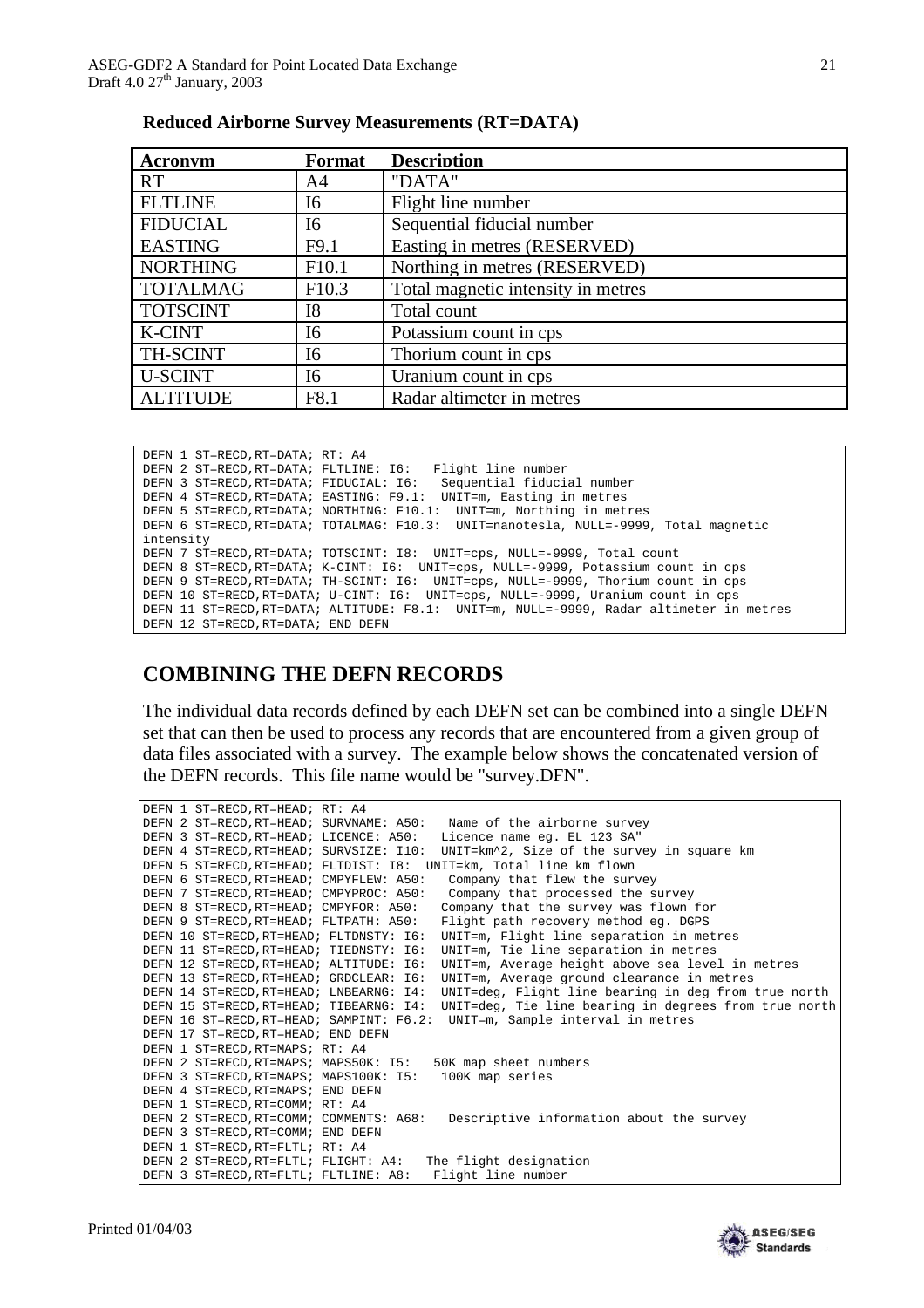DEFN 4 ST=RECD,RT=FLTL; DIRECTN: A2: Line direction E, N, S, W, NE, SW etc DEFN 5 ST=RECD,RT=FLTL; STRTDATE: I6: Start date GMT as YYDDD DEFN 6 ST=RECD,RT=FLTL; STRTTIME: F9.5: GMT as HH.MMSS (decimal SS) DEFN 7 ST=RECD,RT=FLTL; STOPDATE: I6: Stop date GMT as YYDDD DEFN 8 ST=RECD,RT=FLTL; STOPTIME: F9.5: GMT as HH.MMSS (decimal SS) DEFN 9 ST=RECD,RT=FLTL; ALTITUDE: I6: UNIT=m, Average height above sea level DEFN 10 ST=RECD,RT=FLTL; GRDCLEAR: I6: UNIT=m, Average ground clearance DEFN 11 ST=RECD,RT=FLTL; LNBEARNG: I4: UNIT=deg, Flight line bearing relative to grid north DEFN 12 ST=RECD,RT=FLTL; END DEFN DEFN 1 ST=RECD,RT=BASE; RT: A4 DEFN 2 ST=RECD,RT=BASE; BASENET: A8: Network in which the base station belongs DEFN 3 ST=RECD,RT=BASE; BASESTN: A20: Name of the base station DEFN 4 ST=RECD,RT=BASE; ALTITUDE: I6: UNIT=m, Height of the base station above sea level DEFN 5 ST=RECD,RT=BASE; LATITUDE: F9.5: UNIT=deg, NAME=South latitude, South latitude in decimal degrees DEFN 6 ST=RECD,RT=BASE; LONGITUD: F10.5: UNIT=deg, NAME=East longitude, East longitude in decimal degrees DEFN 7 ST=RECD,RT=BASE; ZONE: I2: UTM zone number DEFN 8 ST=RECD,RT=BASE; EASTING: F9.1: UNIT=m, Easting in metres DEFN 9 ST=RECD,RT=BASE; NORTHING: F10.1: UNIT=m, Northing in metres DEFN 10 ST=RECD,RT=BASE; STRTDATE: I6: Start date GMT as YYDDD DEFN 11 ST=RECD,RT=BASE; STRTIME: F9.5: Start time GMT as HH.MMSS (decimal SS) DEFN 12 ST=RECD,RT=BASE; STOPDATE: I6: Stop date GMT as YYDDD DEFN 13 ST=RECD,RT=BASE; STOPTIME: F9.5: Stop time GMT as HH.MMSS (decimal SS) DEFN 14 ST=RECD,RT=BASE; END DEFN DEFN 1 ST=RECD,RT=BDAT; RT: A4 DEFN 2 ST=RECD,RT=BDAT; BASESTN: A20: Name of the barometer base station DEFN 3 ST=RECD,RT=BDAT; STRTDATE: I6: Start date GMT as YYDDD DEFN 4 ST=RECD,RT=BDAT; STRTTIME: F9.5: Start time GMT as HH.MMSS (decimal SS) DEFN 5 ST=RECD,RT=BDAT; INTERVAL: F5.2: UNIT=sec, Time interval between reading DEFN 6 ST=RECD,RT=BDAT; BASEBARO: F8.3: Base station barometer readings at INTERVAL DEFN 7 ST=RECD,RT=BDAT; END DEFN DEFN 1 ST=RECD,RT=DATA; RT: A4 DEFN 2 ST=RECD,RT=DATA; FLTLINE: I6: Flight line number DEFN 3 ST=RECD,RT=DATA; FIDUCIAL: I6: Sequential fiducial number DEFN 4 ST=RECD,RT=DATA; EASTING: F9.1: UNIT=m, Easting in metres DEFN 5 ST=RECD,RT=DATA; NORTHING: F10.1: UNIT=m, Northing in metres DEFN 6 ST=RECD,RT=DATA; TOTALMAG: F10.3: UNIT=nanotesla, NULL=-9999, Total magnetic intensity DEFN 7 ST=RECD,RT=DATA; TOTSCINT: I8: UNIT=cps, NULL=-9999, Total count DEFN 8 ST=RECD,RT=DATA; K-CINT: I6: UNIT=cps, NULL=-9999, Potassium count in cps DEFN 9 ST=RECD,RT=DATA; TH-SCINT: I6: UNIT=cps, NULL=-9999, Thorium count in cps DEFN 10 ST=RECD,RT=DATA; U-CINT: I6: UNIT=cps, NULL=-9999, Uranium count in cps DEFN 11 ST=RECD,RT=DATA; ALTITUDE: F8.1: UNIT=m, NULL=-9999, Radar altimeter in metres DEFN 12 ST=RECD,RT=DATA; END DEFN



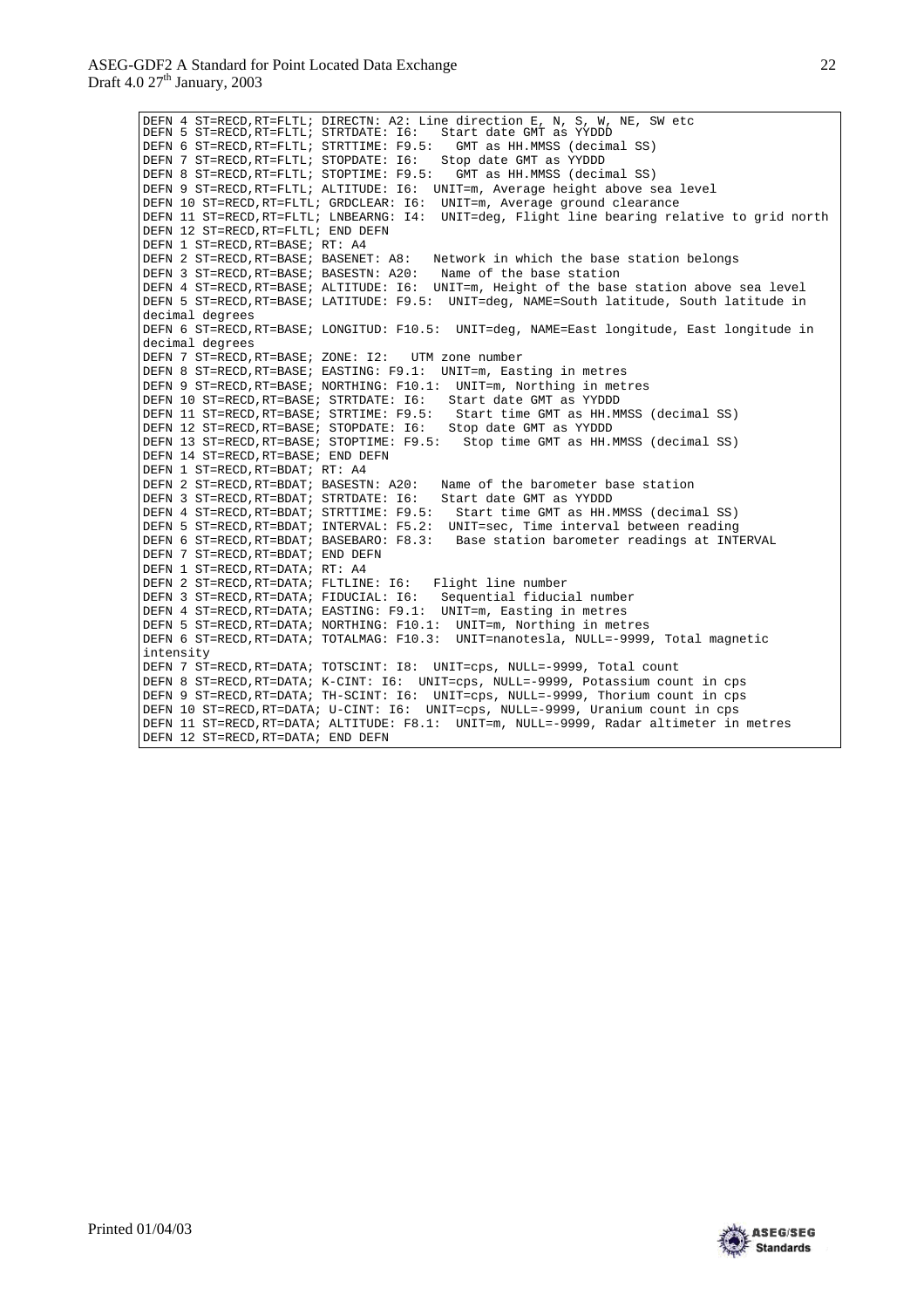# **APPENDIX 3 SEG RECOMMENDATIONS ON DATUMS AND MAP PROJECTIONS**

This appendix is based on the draft proposal before the SEG for the documentation of datum and projection information in the SEG-GXF3 standard for grid data exchange. This is an extension of the ASEG-GXF standard (Collins, 1991).



The information content conforms to the POSC/EPSG projection data model and exploits the EPSG projection tables and the POSC naming conventions, which are based on the EPSG tables. All parameter names used to define projection information must use POSC/EPSG standard names where they are known or supported.

POSC - Petrotechnical Open Software Corporation.

EPSG - European Petroleum Survey Group.

See the References on POSC and EPSG for Internet world wide web reference information.

Although ASEG-GDF2 requires the use of POSC/EPSG names, all projection parameters must also be explicitly specified as part of the projection definitions. Where a particular parameter or name is not defined by POSC or EPSG, any appropriate name can be used and such names must begin with the "\*" character. This is an important feature because it allows GDF2 to support x,y coordinates that use projections that are not defined in POSC/EPSG. It is not uncommon for exploration data to use obscure and even ad-hoc projections, and support for such projections has been a requirement in the recommendation of the SEG Standards Committee.

The full definition of EPSG/POSC parameter values is beyond the scope of this document, and developers of GDF2 readers and writers are referred to the EPSG and POSC references. EPSG Guidance Note 7 is a useful reference guide for expansion of the succinct definitions found in this document.

This specification is based on the projection system model described by POSC and EPSG, which distinguishes between a *Geographic Coordinate System* and a *Projected Coordinate System*.

### **GEOGRAPHIC COORDINATE SYSTEM**

This is a coordinate system that uses longitude and latitude coordinates. It requires the identification of a geodetic datum, which includes the datum name, an ellipsoid definition and prime meridian. Common Geographic Coordinate Systems of the world are listed in the code range 4000 to 4999 in the "Coordinate system" table of the EPSG Geodesy Parameters (version 5.1). Refer to the EPSG and POSC information sources noted in the References for further information. POSC and EPSG Geographic Coordinate System names are generally composed by adopting the geodetic datum abbreviation or name if no abbreviation exists. For example, the datum "GDA94" (Geocentric Datum of Australia, 1994) uses the "GRS 1980" ellipsoid, the central meridian is at Greenwich (0.0).

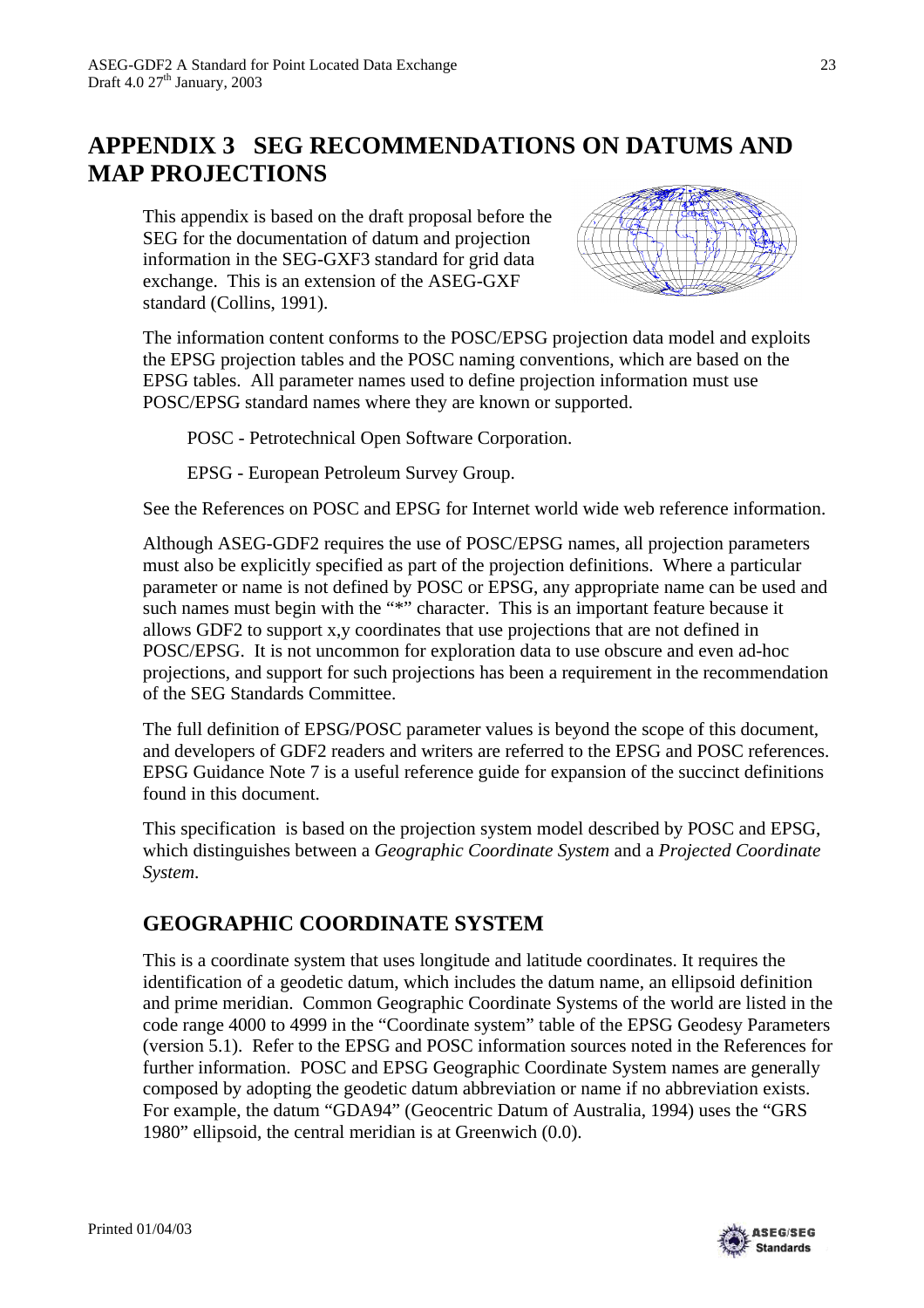### **PROJECTED COORDINATE SYSTEM**

This is a *Geographic Coordinate System* together with a map projection system that is used to transform longitude, latitude coordinates of the *Geographic Coordinate System* to projected map coordinates (x,y). POSC and EPSG Projected Coordinate System names are composed by concatenating the Geographic Coordinate System (datum) name and the map projection name separated by "/" (space forward slash space) characters, with a maximum string length of 40 characters

For example, the projected coordinate system "GDA94 / MGA zone 54S" defines both the Datum, "GDA94", and the projection system, "MGA zone 54S", which is a Transverse Mercator projection for the Map Grid of Australia with standard defined parameters. Common Projected Coordinate Systems of the world are listed in the code range 2000 to 3999 and 20000 to 32766 in the "Coordinate system" table of the EPSG Geodesy Parameters (version 5.1).

POSC and EPSG names are case sensitive. If the POSC or EPSG name of any parameter is not known, a user defined name can be used. User defined names must start with a "\*" character (eg "\*SAMMP").

### **DATUM AND PROJECTION SPECIFICATION**

Specification of the datum and projection parameters are reproduced from the draft definition for SEG-GXF (Revision 3) where three components are used to describe the coordinate system of the data within the GDF data set.

"coordinate system"

"datum", major\_axis, eccentricity, prime\_meridian "projection method", parameters,...

*"coordinate system"* The unique key name of the projected coordinate system. This is the "COORD\_SYS\_EPSG\_NAME" field value in the "Coordinate System" table of EPSG. An example for Transverse Mercator zone 54 is "GDA94 / MGA zone 54"

*"datum"* The name of the abbreviated geodetic datum, which will be the "COORD\_SYS\_EPSG\_NAME" field value in the "Coordinate System" table of EPSG for EPSG codes in the range 4000 to 4999. Note that for Geographic Coordinate Systems (latitude, longitude), the "*coordinate system*" and "*datum*" names will be the same (e.g. GDA94).

There are times where only the ellipsoid is known (not the datum). This is an ambiguous coordinate system, and a GDF writer should attempt to determine a correct datum if possible. However, such coordinate systems can be described in EPSG and GDF by using a system from the code range 4001 to 4030 in the EPSG "Coordinate System" table. For example, a coordinate system based on the Clarke 1880 ellipsoid would be named "Unknown datum for Clarke 1880 ellipsoid".

*major axis* The ellipsoid semi-major axis in metres. This should be the value in the SEMI\_MAJOR\_AXIS field of the "ellipsoid" table in EPSG, converted to metres (6378137 for GRS 1980).

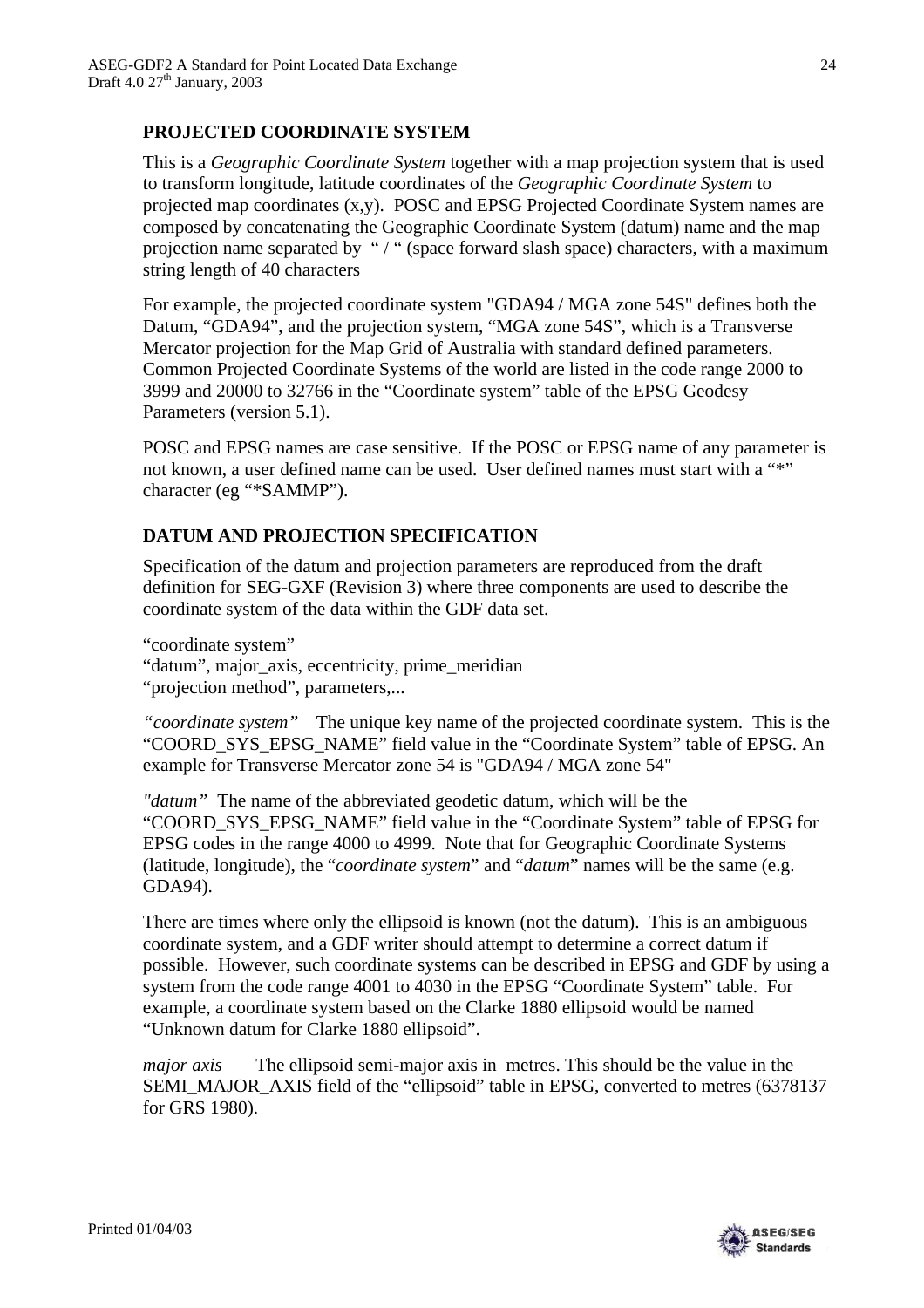*Eccentricity or inverse flattening* The ellipsoid eccentricity. Eccentricity, ellipticity (also called inverse flattening) and flattening are related as follows:

| flattening   | $= 1 /$ inverse flattening                               |
|--------------|----------------------------------------------------------|
|              | $=$ (semi-major axis – semi-minor axis) /semi-major axis |
| eccentricity | $=\sqrt{(2*flattening - flattening*flattening)}$         |

Values greater than 1.0 are assumed to be inverse-flattening (INV\_FLATTENING from the "ellipsoid" table in EPSG). Values less than or equal to 1.0 are assumed to be eccentricity. Inverse flattening values (1/f) are published in the EPSG tables and the value for the GRS 1980 ellipsoid is 298.257222101 and are preferred for general usage.

Eccentricity is used in GDF2 in order to allow spherical ellipsoids to be defined (eccentricity = 0). Ellipsoid names and parameters can be found in EPSG table ELLIPSOID.

*prime\_meridian* The location of the prime meridian in degrees relative to Greenwich (negative in the Western hemisphere). This is the value in the GREENWICH\_LONGITUDE field of the "Prime meridian" table in EPSG, converted to decimal degrees (0 degrees for GDA94).

*"projection method"* The name of the projection method, which must be one of the CTRF\_METHOD\_EPSG\_NAME field entries in the code range 9801 to 9899 from the "Transformation Method" table of EPSG (e.g. Transverse Mercator for MGA Zone 54). This component is not required for a Geographic Coordinate System (latitude, longitude).

User defined names cannot be used for the projection method because the parameter list cannot be undefined.

*parameters* A list of values that define all the parameters required by the projection mathematics. The list of required parameters depends on the projection type, and the requirements are specified in Table 1. The number and order of parameters conforms to the parameter requirements of EPSG. Note that angular parameters must be specified in degrees, and distance units must be specified in standard metres, regardless of the natural unit of the projection system. Be careful to use the correct conversion factor to convert from natural units to metres, particularly for False Easting and False Northing in non-metric systems. Refer to the conversion factors in the "Unit of Measure" table of EPSG, or Table 2.

As an example, there are 5 parameters for "MGA Zone 54":

Latitude of natural origin  $= 0.0$ Longitude of natural original  $= 141.0$ Scale factor at natural origin  $= 0.9996$ False easting  $= 500000.0$ False northing  $= 10000000.0$ 

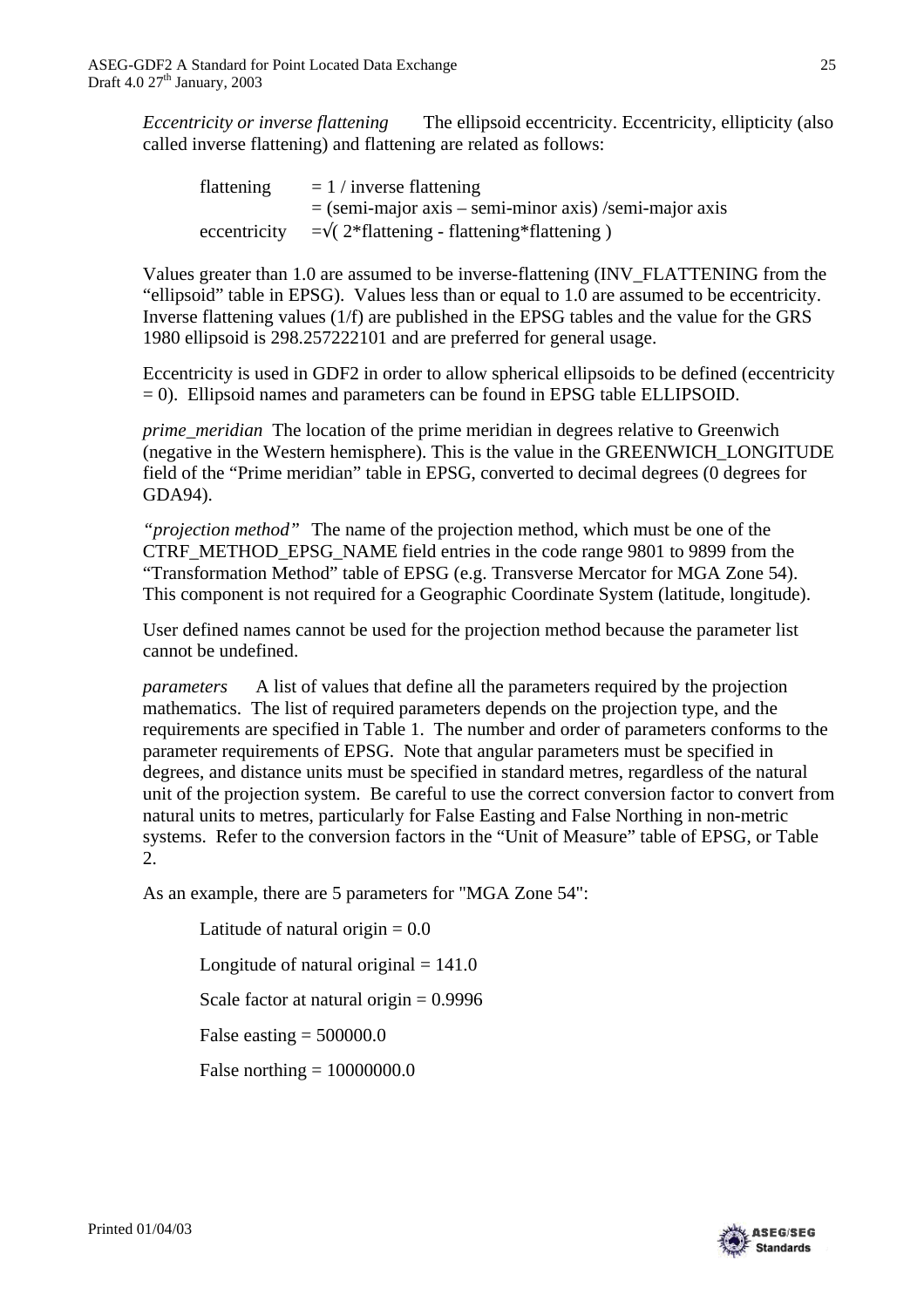### **User Defined Projections**

The EPSG standard is incomplete, in that a significant number of projections, datum(s) and ellipsoids in use have not been included in the standards. Because of this, GDF2 is designed to permit extension (using the EPSG projection data model). GDF2 also requires that all critical projection parameters be explicitly defined in numeric form.

GDF2 reading programs that use their own parameters based on the EPSG names, or similar aliases, may ignore the GDF2 parameters. GDF2 readers that do not have pre-defined projection parameters should use the provided parameter definitions. GDF2 writers should ensure that the provided parameters are correct for the defined EPSG projection name at the time the GDF2 file set is created.

Note that user defined projections may in fact map to a known projection in a GDF2 reader's environment. It is the responsibility of the GDF2 reader to determine this mapping if it is important to the reader.

Further, GDF writers may employ user defined projections even if a particular projection is defined in POSC or EPSG, although the use of POSC or EPSG names is strongly encouraged. This allows GDF2 files to be created for projections that do not exist in the POSC or EPSG standards at the time the GDF2 file set is created, although the projections may be added to the standards at some time in the future.

### **ASEG-GDF2 IMPLEMENTATION**

The map projection DEFN record (RT=PROJ) defines the datum, projection system and parameters of the coordinates used to define the locations recorded in the data files (DAT).

**Default:** If the "RT=PROJ" DEFN record is not defined, the map projection is unknown and assumed to be in the working projection of the user of the data, hence no projection is required.

```
DEFN 1 ST=RECD,RT=PROJ; RT: A4
DEFN 2 ST=RECD,RT=PROJ; COORDSYS: A40: NAME=projection name, POSC projection name
DEFN 3 ST=RECD,RT=PROJ; DATUM: A40: NAME=datum name, EPSG compliant ellipsoid name
DEFN 4 ST=RECD,RT=PROJ; MAJ_AXIS: D12.1: UNIT=m, NAME=major_axis, Major axis in units 
relevant to the ellipsoid definition<br>DEFN 5 ST=RECD.RT=PROJ; INVFLATT: D14.9:
                                                   NAME=inverse flattening, 1/f inverse of flattening
DEFN 6 ST=RECD,RT=PROJ; PRIMEMER: F10.1: UNIT=deg, NAME=prime_meridian, Location of prime 
meridian relative to Greenwich<br>DEEN 7 ST=RECD RT=PROJ: PROJMETH: A30:
                                                NAME=projection_method, eg. Transverse Mercator,
Lambert etc<br>DEFN 8 ST=RECD, RT=PROJ; PARAM1: D14.0:
DEFN 8 ST=RECD,RT=PROJ; PARAM1: D14.0: NAME=Proj_par1, 1st projecton paramater See Table 1<br>DEFN 9 ST=RECD,RT=PROJ; PARAM2: D14.0: NAME=Proj_par2, 2nd projection parameter
                                                NAME=Proj_par2, 2nd projection parameter
DEFN 10 ST=RECD,RT=PROJ; PARAM3: D14.0: NAME=Proj_par3, 3rd projection parameter
DEFN 11 ST=RECD,RT=PROJ; PARAM4: D14.0: NAME=Proj_par4, 4th projection parameter
DEFN 12 ST=RECD,RT=PROJ; PARAM5: D14.0: NAME=Proj_par5, 5th projection parameter
DEFN 13 ST=RECD, RT=PROJ; PARAM6: D14.0: NAME=Proj_par6, 6th projection parameter<br>DEFN 14 ST=RECD, RT=PROJ; PARAM7: D14.0: NAME=Proj_par7, 7th projection parameter
                                                  NAME=Proj_par7, 7th projection parameter
DEFN 15 ST=RECD,RT=PROJ; END DEFN
```
Example RT=PROJ DEFN record for datum and projection data.

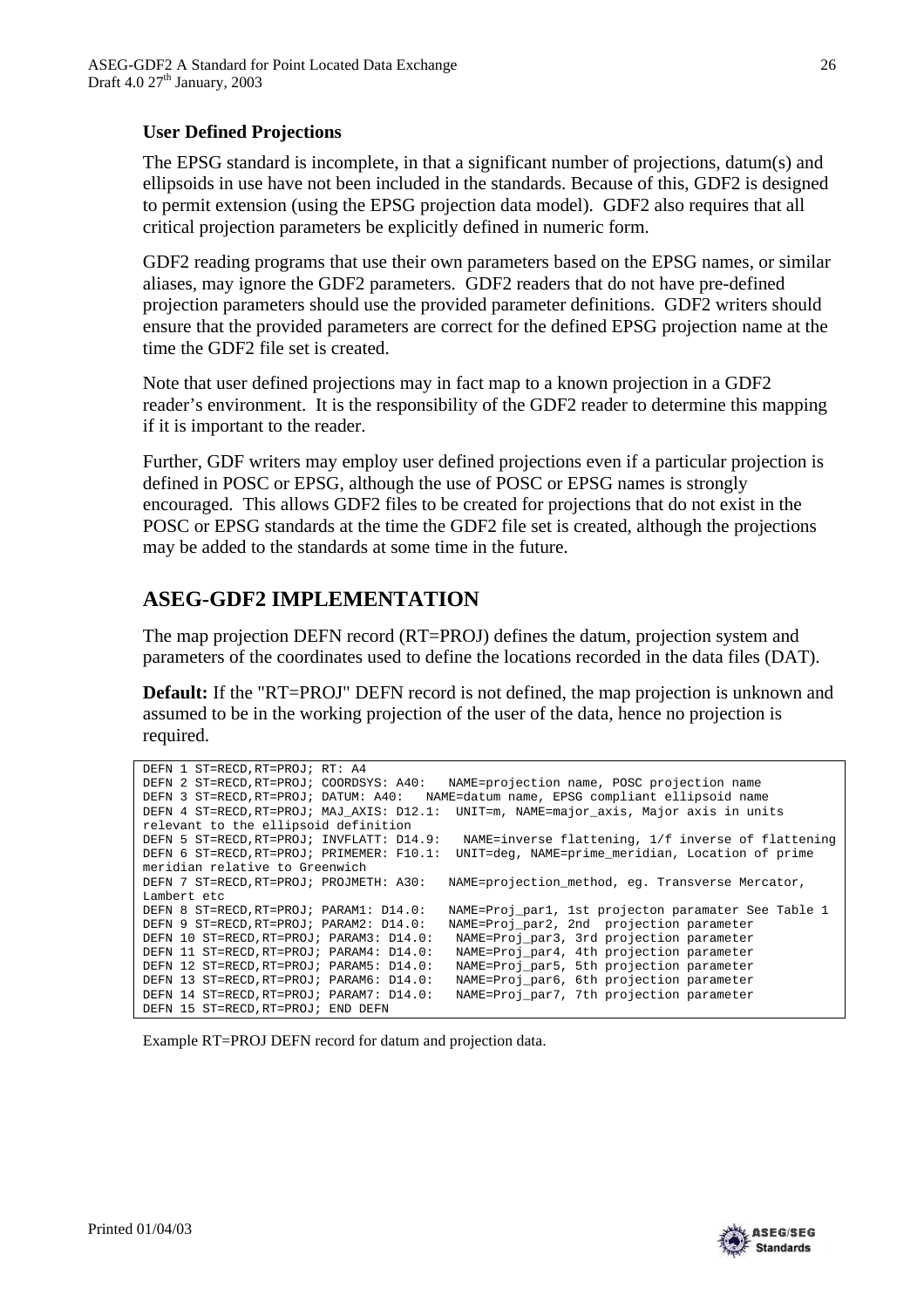The following section illustrates sample projection data records with equivalent examples from SEG-GXF3 enclosed in an outline box. Note that the "+" symbols replace spaces to indicate the fixed width formatting requirement of ASEG-GDF2. Each group of lines below represents a single ASCII record terminated by a CR/LF or LF.

```
PROJGDA94 / MGA zone 54+++++++++++++++++++++
GDA94++++++++++++++++++++++++++++++++++++546378137+298.257222101+++++++0.0
Transverse Mercator++++++++++++++++++++++0.0+++++++++141.0++++++++0.9996
++++++500000.0++++10000000.0
```
#MAP\_PROJECTION "GDA94 / MGA zone 54" "GDA94",546378137,298.257222101,0.0 "Transverse Mercator",0.0,141.0,0.9996,500000.0,10000000.0

PROJNAD27 / Ohio North++++++++++++++++++++++ NAD27++++++++++++++++++++++++++++++++++++++6378206.4+0.082551712+++++++0.0 Lambert Conic Conformal (2SP)+41.43333333333+++++++++41.70++39.666666667 +++++++++-82.5+++++609601.22+++++++++++0.0

#MAP\_PROJECTION "NAD27 / Ohio North" "NAD27",6378206.4,0.0822271854,0 "Lambert Conic Conformal (2SP)",41.4333333333,41.7,39.6666666667, -82.5,609601.22,0.0

```
PROJNAD83+++++++++++++++++++++++++++++++++++
NAD83++++++++++++++++++++++++++++++++++++++6378137.0+298.2572221+++++++0.0
```
#MAP\_PROJECTION "NAD83" "NAD83",6378137,0.081956469,0

```
PROJ*SAMMP sphere / *SAMMP grid projection++
*SAMMP sphere++++++++++++++++++6378249.145+++++++++0.0++++++++++0
Mercator+++++++++++++++++++++++++++++++++0.0+++++++++++0.0+++++++++++1.0+++++++++++0.0+++++++
++++0.0
```

```
#MAP_PROJECTION
"*SAMMP sphere/ *SAMMP grid projection"
"*SAMMP sphere",6378249.145,0.0
"Mercator",0.0,0.0,1.0,0.0,0.0
```
### **Naming Convention for Primary Coordinates in Data Files**

This section describes the primary coordinate system that defines the location information in the GDF2 data files (DAT). It is possible for more than one set of coordinates to be present in a file. For example the file could contain coordinates on both the AGD66 and GDA94 datums. If only latitude and longitude coordinates are available, then the projection does not require definition in the RT=PROJ DEFN record.

The following names must be used to describe the coordinate fields of the primary coordinate system:

LATITUDE Latitude of the geographic coordinate system.

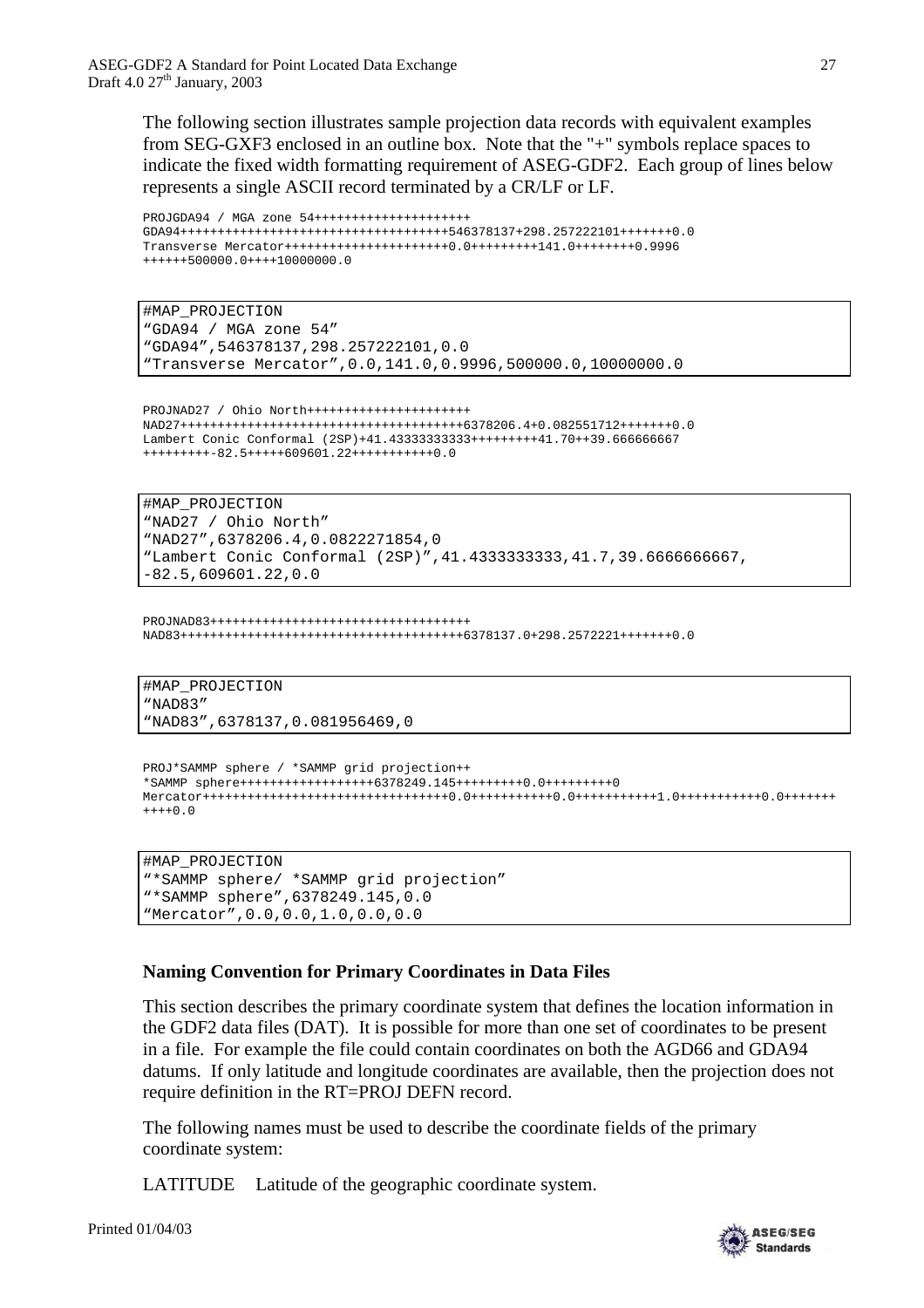LONGITUD Longitude of the geographic coordinate system.

EASTING Easting of the projected coordinate system.

NORTHING Northing of the projected coordinate system.

If a secondary set of coordinates are included in the data set, different names must be used to define the data fields. The datum and projection parameters should be included in the descriptive fields (COMM).

Note that the location data does not require both projected and geographic coordinates. If a Projected Coordinate System definition exists, then this implies that easting and northing coordinates will be present in the data.



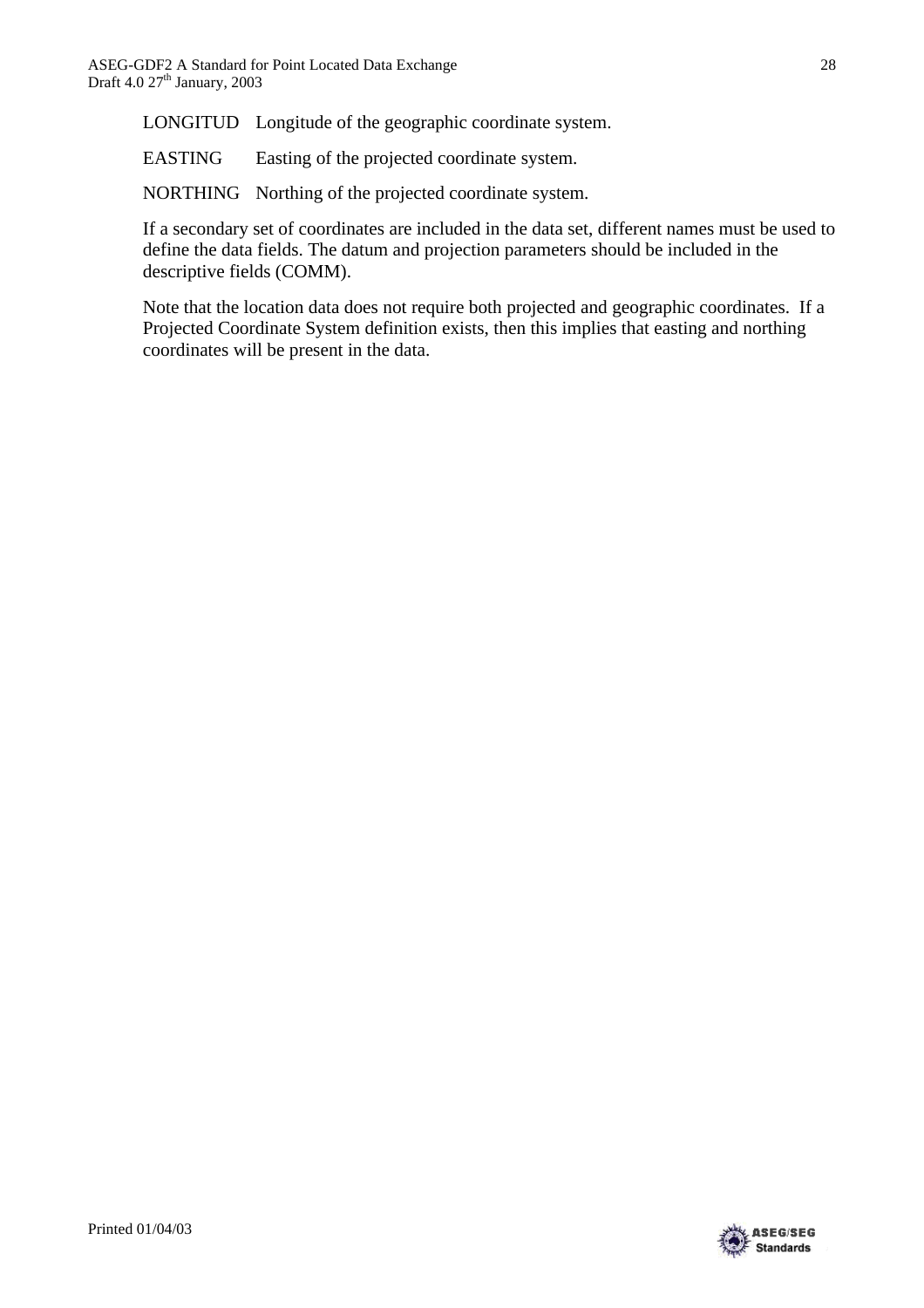### **TABLE 1 PROJECTION TRANSFORMATION METHODS**

This table identifies all defined projection transformation methods. The parameters are listed in the order required in the "PROJ" DEFN record.

Except for methods marked with an asterisk (\*), this table was compiled using EPSG Geodetic Parameter Set version 5.1 and POSC (2.2) as data sources. The order of parameters is based on the order of parameters defined in the "PROJ" DEFN record. Should EPSG add new methods in the future, GDF2 support for those methods is implied, and order of required parameters will be as defined by EPSG.

EPSG "Transverse Mercator (South Orientated)" is the same as POSC "Transverse Mercator (South Oriented)", which corrects the spelling of "Oriented".

#### *Parameter Notes:*

- 1) All distance references must be specified in metres.
- 2) All geographic references (latitudes and longitudes) are specified in degrees.
- 3) Longitudes in the Western hemisphere are negative.
- 4) Latitudes in the Southern hemisphere are negative.
- 5) Longitudes are relative to the prime meridian of the datum.
- 6) False Eastings and Northings are always specified in metres, regardless of the natural unit of the projection.

| Projection method        | Required parameters                                                                                                                                                                                              |
|--------------------------|------------------------------------------------------------------------------------------------------------------------------------------------------------------------------------------------------------------|
| Geographic               | No parameters. This indicates that coordinates are<br>longitudes and latitudes.                                                                                                                                  |
| Hotine Oblique Mercator  | Latitude of projection centre<br>Longitude of projection centre<br>Azimuth of initial line<br>Angle from Rectified to Skew Grid<br>Scale factor on initial line<br><b>False Easting</b><br><b>False Northing</b> |
| Laborde Oblique Mercator | Latitude of projection centre<br>Longitude of projection centre<br>Azimuth of initial line<br>Scale factor on initial line<br><b>False Easting</b><br><b>False Northing</b>                                      |

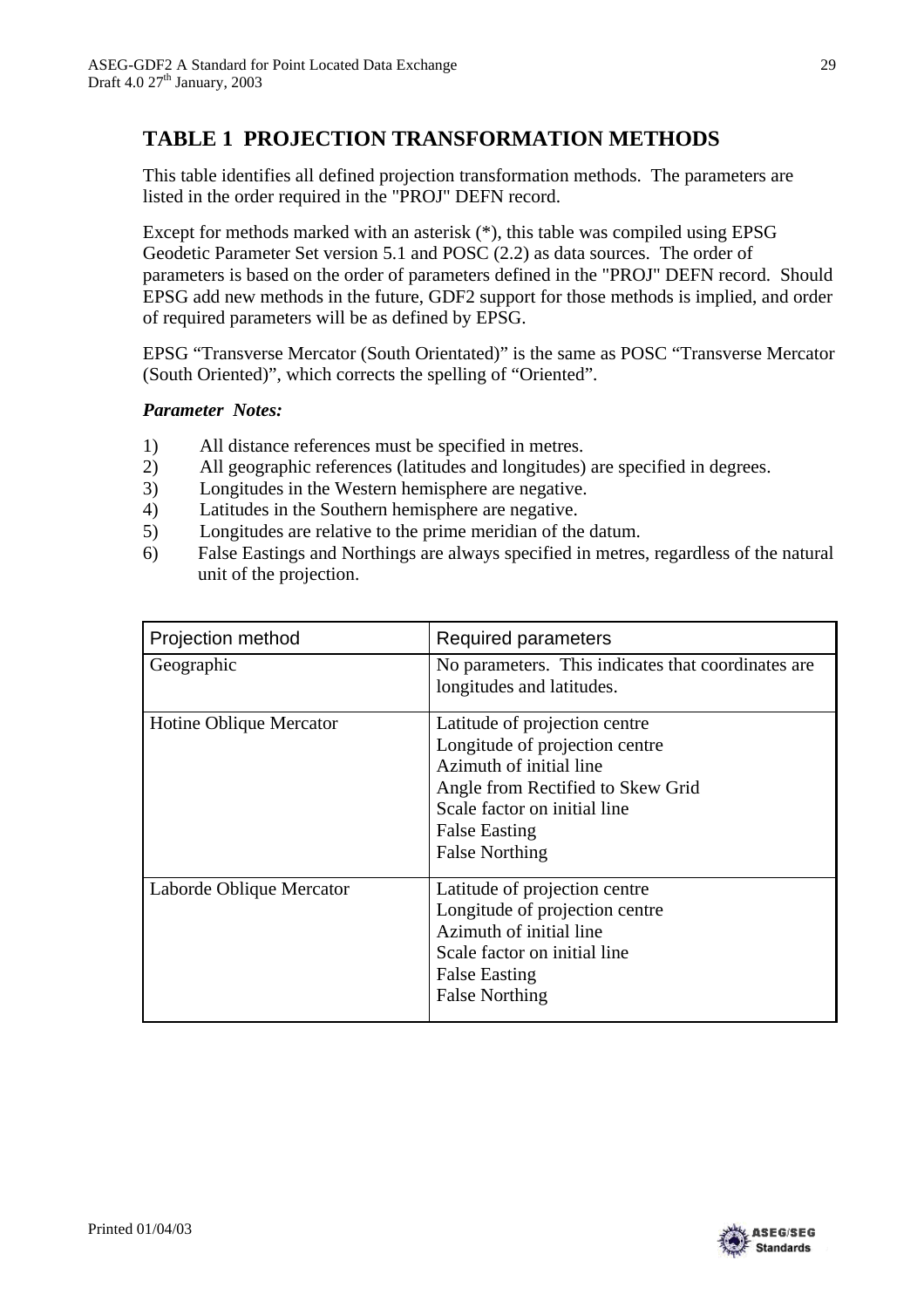| <b>Projection method</b>        | <b>Required parameters</b>                                                                                                                                                                  |
|---------------------------------|---------------------------------------------------------------------------------------------------------------------------------------------------------------------------------------------|
| Lambert Conic Conformal (1SP)   | Latitude of natural origin<br>Longitude of natural origin<br>Scale factor at natural origin<br><b>False Easting</b><br><b>False Northing</b>                                                |
| Lambert Conic Conformal (2SP)   | Latitude of false origin<br>Longitude of false origin<br>Latitude of first standard parallel<br>Latitude of second standard parallel<br>Easting at false origin<br>Northing at false origin |
| Lambert Conformal (2SP Belgium) | Latitude of false origin<br>Longitude of false origin<br>Latitude of first standard parallel<br>Latitude of second standard parallel<br>Easting at false origin<br>Northing at false origin |
| Mercator (1SP)                  | Latitude of natural origin<br>Longitude of natural origin<br>Scale factor at natural origin<br><b>False Easting</b><br><b>False Northing</b>                                                |
| Mercator (2SP)                  | Latitude of first standard parallel<br>Longitude of natural origin<br><b>False Easting</b><br><b>False Northing</b>                                                                         |
| New Zealand Map Grid            | Latitude of natural origin<br>Longitude of natural origin<br><b>False Easting</b><br><b>False Northing</b>                                                                                  |
| Oblique Stereographic           | Latitude of natural origin<br>Longitude of natural origin<br>Scale factor at natural origin<br><b>False Easting</b><br><b>False Northing</b>                                                |

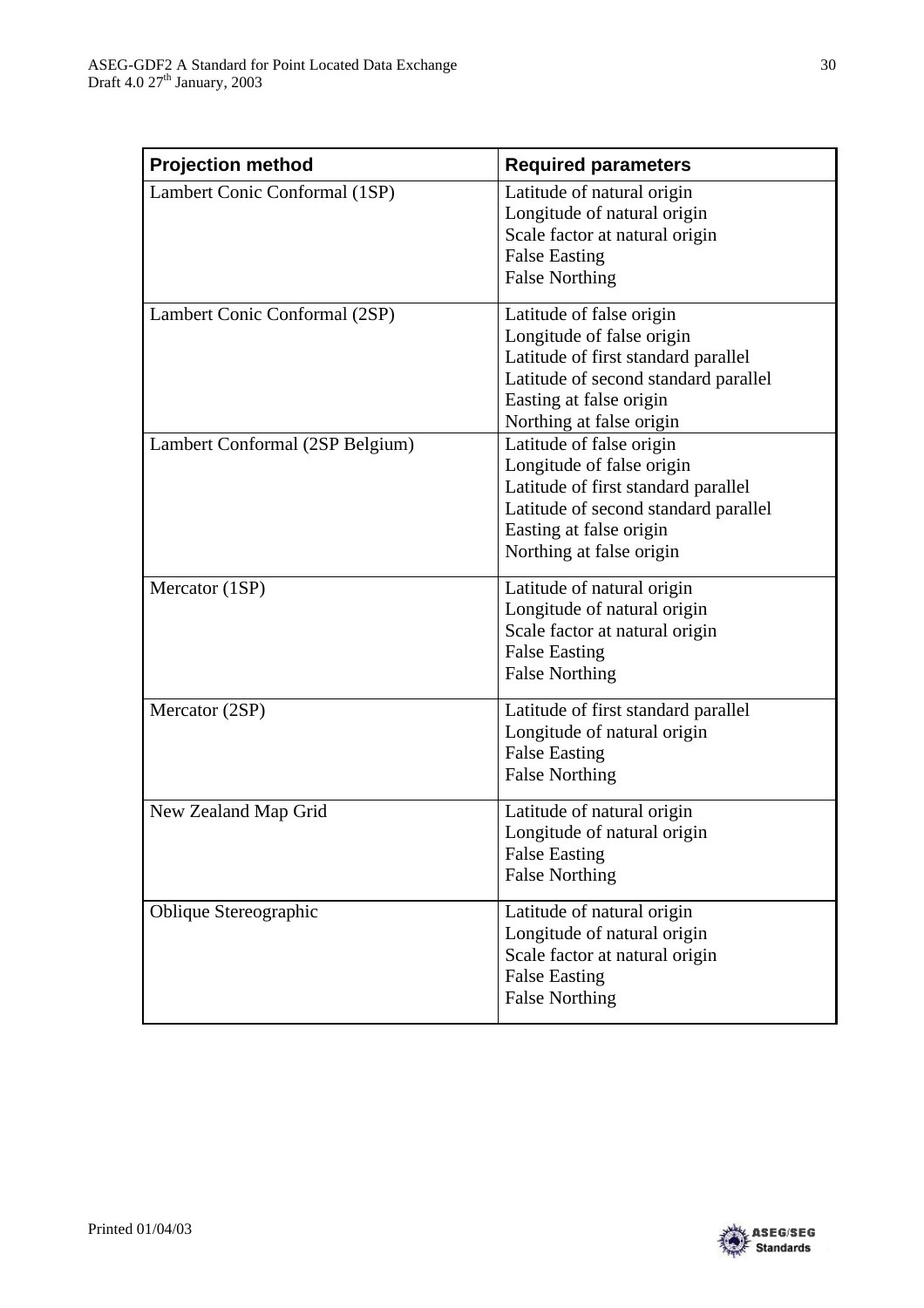| <b>Projection method</b>                                                              | <b>Required parameters</b>                                                                                                                                                                  |
|---------------------------------------------------------------------------------------|---------------------------------------------------------------------------------------------------------------------------------------------------------------------------------------------|
| <b>Transverse Mercator</b>                                                            | Latitude of natural origin<br>Longitude of natural origin<br>Scale factor at natural origin<br><b>False Easting</b><br><b>False Northing</b>                                                |
| <b>Transverse Mercator (South Oriented)</b><br>Transverse Mercator (South Orientated) | Latitude of natural origin<br>Longitude of natural origin<br>Scale factor at natural origin<br><b>False Easting</b><br><b>False Northing</b>                                                |
| *Albers Equal Conic                                                                   | Latitude of first standard parallel<br>Latitude of second standard parallel<br>Latitude of false origin<br>Longitude of false origin<br>Easting at false origin<br>Northing at false origin |
| *Equidistant Conic                                                                    | Latitude of first standard parallel<br>Latitude of second standard parallel<br>Latitude of false origin<br>Longitude of false origin<br>Easting at false origin<br>Northing at false origin |
| Amercian Polyconic                                                                    | Latitude of false origin<br>Longitude of false origin<br>Easting at false origin<br>Northing at false origin                                                                                |

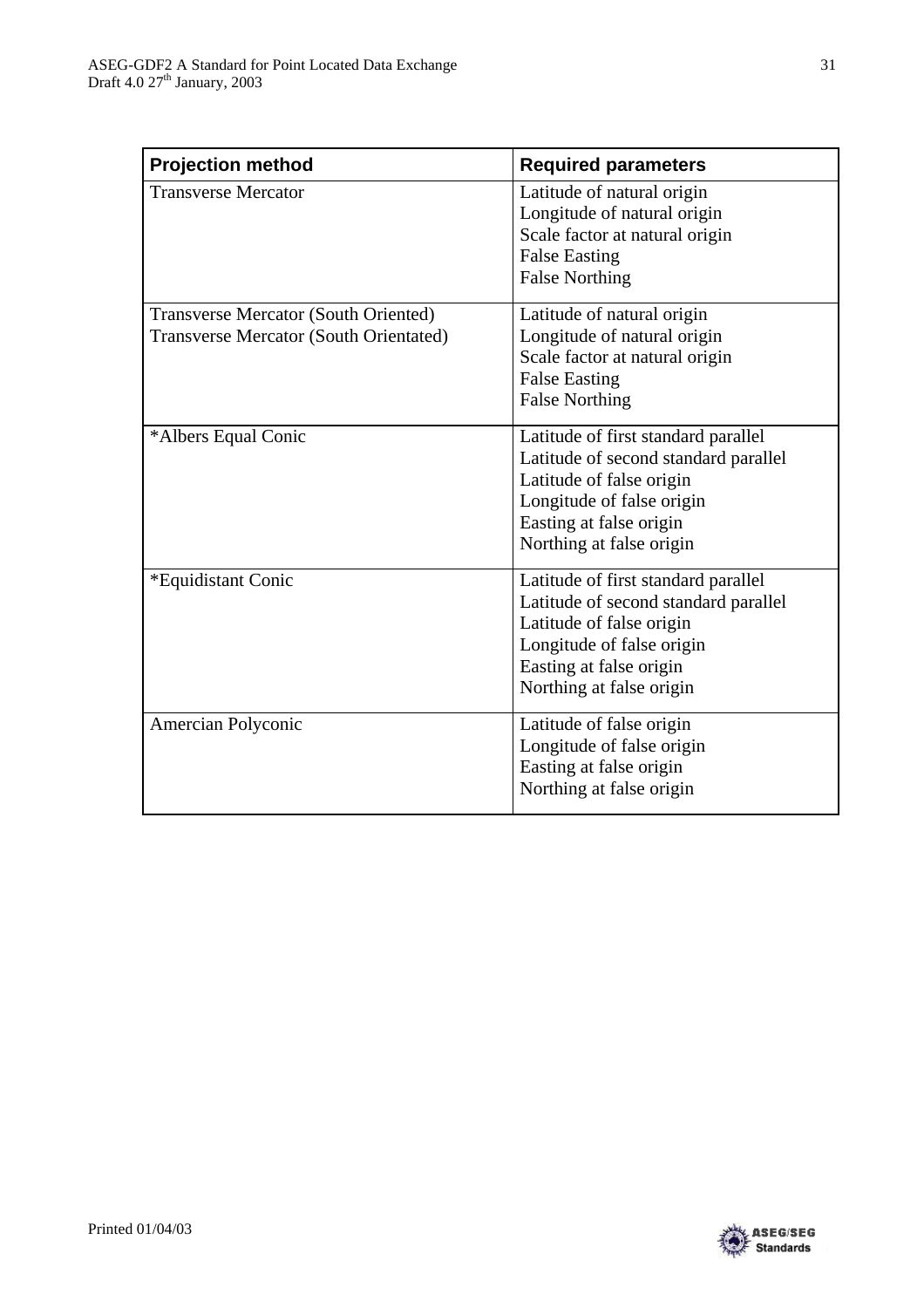## **TABLE 2 LENGTH UNITS**

The following table is compiled from the UNIT\_OF\_LENGTH table in the EPSG tables. The unit names are the abbreviations defined in POSC. This table is for convenient reference only, and the EPSG table is considered the primary reference.

| Unit        | <b>Description</b>            | <b>Factor to metres</b> |
|-------------|-------------------------------|-------------------------|
| m           | metre                         |                         |
| <b>GLM</b>  | German legal metre            | 1.000013597             |
| mGer        | German legal metre (POSC)     | 1.000013597             |
| km          | kilometre                     | 1000                    |
| ft          | foot                          | 0.3048                  |
| ftBnA       | British foot (Benoit 1895 A)  | 0.304799733             |
| ftBnB       | British foot (Benoit 1895 B)  | 0.304799735             |
| ftBr(65)    | British foot (1865)           | 0.304800833             |
| ftCla       | Clarke's foot                 | 0.304797265             |
| ftGoldCoast | <b>Gold Coast foot</b>        | 0.30479971              |
| ftInd       | Indian foot                   | 0.30479951              |
| ftInd(37)   | Indian foot (1937)            | 0.30479841              |
| ftInd(62)   | Indian foot (1962)            | 0.3047996               |
| ftInd(75)   | Indian foot (1975)            | 0.3047995               |
| ftSe        | British foot (Sears 1922)     | 0.304799472             |
| ftUS        | US survey foot                | 0.30480061              |
| chBnA       | British chain (Benoit 1895 A) | 20.1167824              |
| chBnB       | British chain (Benoit 1895 B) | 20.11678249             |
| chCla       | Clarke's chain                | 20.11661949             |
| chSe        | British chain (Sears 1922)    | 20.11676512             |
| chUS        | US survey chain               | 20.11684023             |
| lkBnA       | British link (Benoit 1895 A)  | 0.201167824             |
| lkBnB       | British link (Benoit 1895 B)  | 0.201167825             |
| lkCla       | Clarke's link                 | 0.201166195             |
| <b>lkSe</b> | British link (Sears 1922)     | 0.201167651             |
| <b>lkUS</b> | US survey link                | 0.201168402             |
| mi          | Statute mile                  | 1609.344                |
| miUS        | US survey mile                | 1609.347219             |
| nautmi      | nautical mile (POSC)          | 1852                    |
| <b>NM</b>   | nautical mile                 | 1852                    |